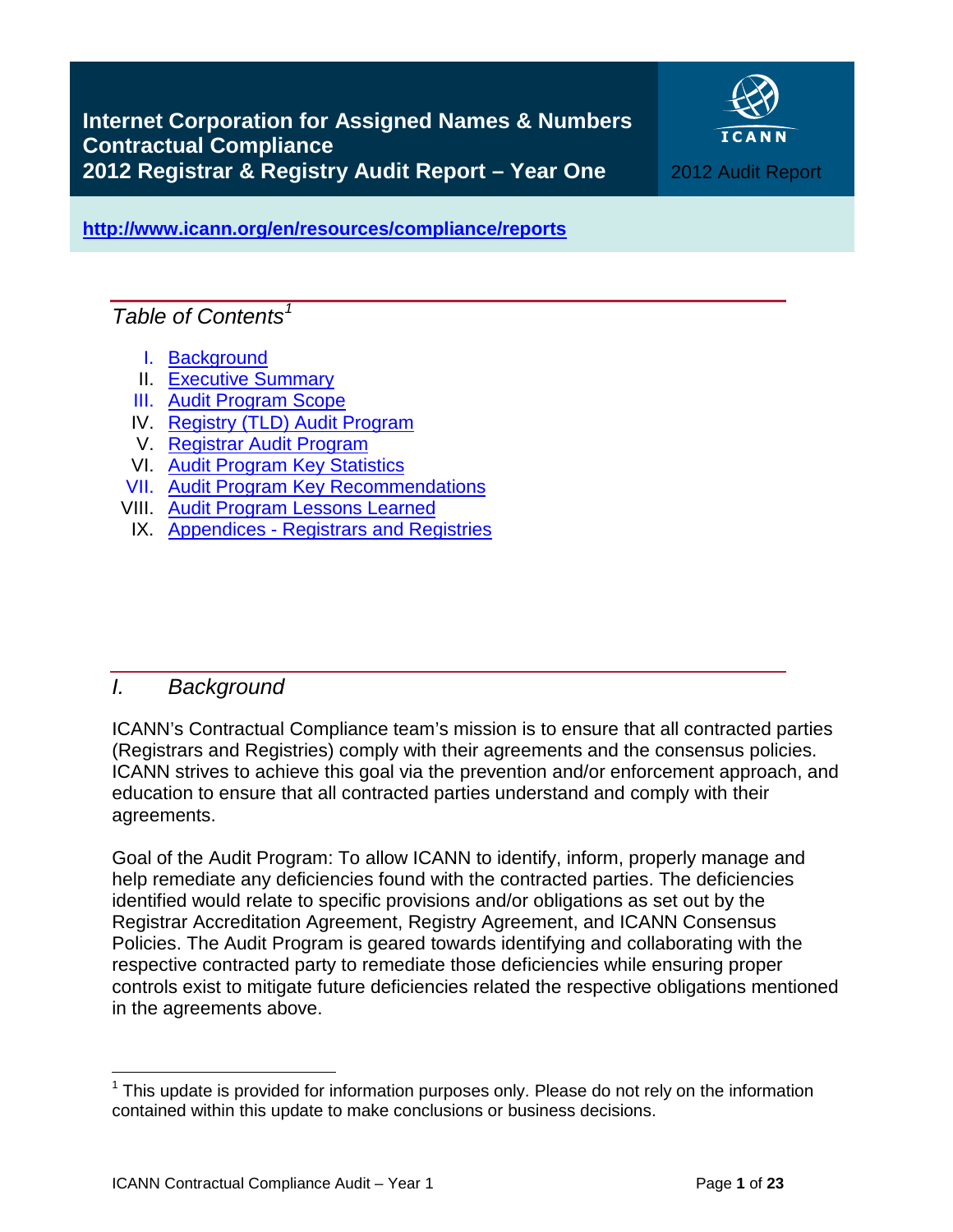## <span id="page-1-0"></span>*II. Executive Summary*

On 13 November 2012, ICANN launched a three‐year Audit Program to test and validate compliance with the terms of the Registry Agreement (RA), Registrar Accreditation Agreement (RAA) and ICANN Consensus Policies.

The audits were conducted through testing of data, and the review of documentation, contracted party websites and correspondence between the selected Registry/Registrar and ICANN's Contractual Compliance team.

After reviewing over 20,000 documents collected in more than 21 different languages, the audit reports were issued to 317 randomly selected Registrars. During the audit phase, 186 audit reports were issued (many Registrars were grouped as families). See statistics below. Over 99 percent of all Registrars who received this audit report either collaborated with, or immediately remediated their findings if any were noted.

In addition, six Registries were randomly selected for review as part of the Year One Audit Program. All five that voluntarily participated were issued an Observation Report, which sets out findings resulting from the review. Each of the participating Registries worked collaboratively with ICANN in an effort to remedy any issues identified in the Observation Report.

By 8 May 2013, which was the end of the Remediation Phase, six of the 317 Registrars were issued remediation reports and will be subject to re-testing in Year Two. Those six Registrars are under current monitoring via a collaborative process through which they are working to correct deficiencies identified during the Year One audit. The other Registrars remaining were either found to have no deficiencies or had minor deficiencies requiring remediation efforts. Those that required remediation efforts have fully remediated the outstanding items and are subject to re-testing in year two. Overall, the Registrars were extremely proactive in correcting the issues discovered, resulting in nearly 99 percent of fully remediated audit findings prior to 8 May 2013.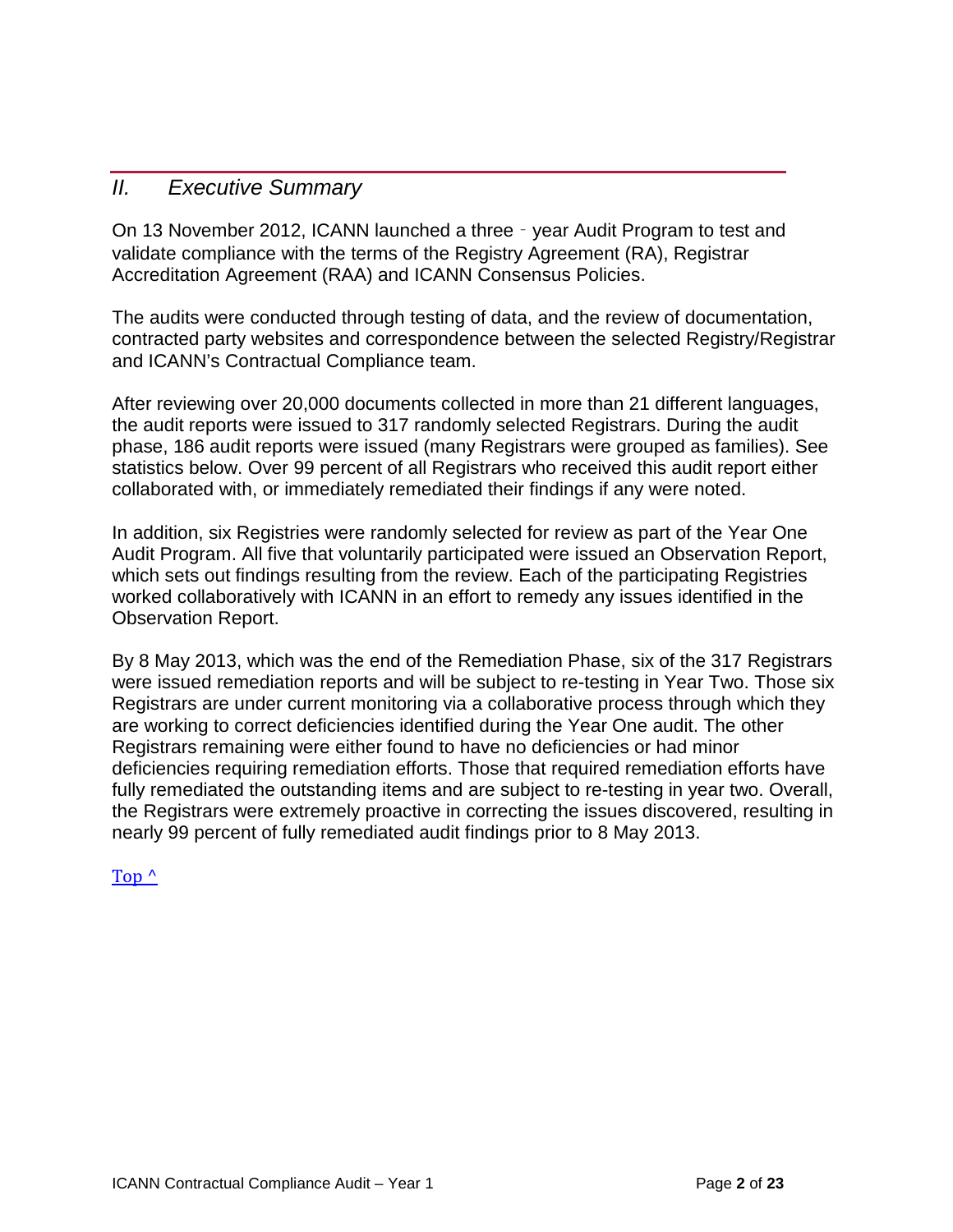## <span id="page-2-0"></span>*III. Audit Program Scope*

The Audit Program operates on a three-year cycle. Each Registrar and Registry agreement will be randomly selected for audit over a three-year period:

- $\checkmark$  Year One (completed) one third (1/3) of the Registrars and Registries from a complete list were randomly selected and audited.
- $\triangleright$  Year Two another one third (1/3) of the Registrars and Registries from the remaining list will be randomly selected and audited.
- $\triangleright$  Year Three the remaining one third (1/3) of all Registrars and Registries will be audited.
- New gTLD Registries in the DNS with six months of history will be randomly selected beginning in Year Two.

Registrars may be subject to more than one audit in a three-year cycle based on special circumstances or considerations. Those special circumstances or considerations may include excessive issues identified during the audit, excessive complaints, or other unforeseen circumstances requiring additional investigation.

ICANN randomly selected 317 (approximately 1/3) Registrars and six Registries for Year One. In addition, ICANN randomly generated a list of 25 sample domains for each selected Registrar and Registry to test contract provisions and Consensus Policies as applicable to each Agreement.

Registrars under the same management and operating technically and operationally in the same manner were given the option to respond as a "family." To respond as a "family" the group was required to fully respond for one Registrar (i.e. submit a completed Request for Information (RFI) document and provide all requested documentation) and to submit only one RFI response (i.e., without any additional documentation) for all of the remaining Registrars within the family, including a reference to the IANA number of the Registrar for which they had fully responded.

In an effort to increase transparency and readiness, ICANN launched multiple outreach sessions, launched a dedicated website detailing the audit plan, scope outlined above, all communications such as notification letters as well as the risk mitigation plan. This website can be found by clicking:

<http://www.icann.org/en/resources/compliance/audits>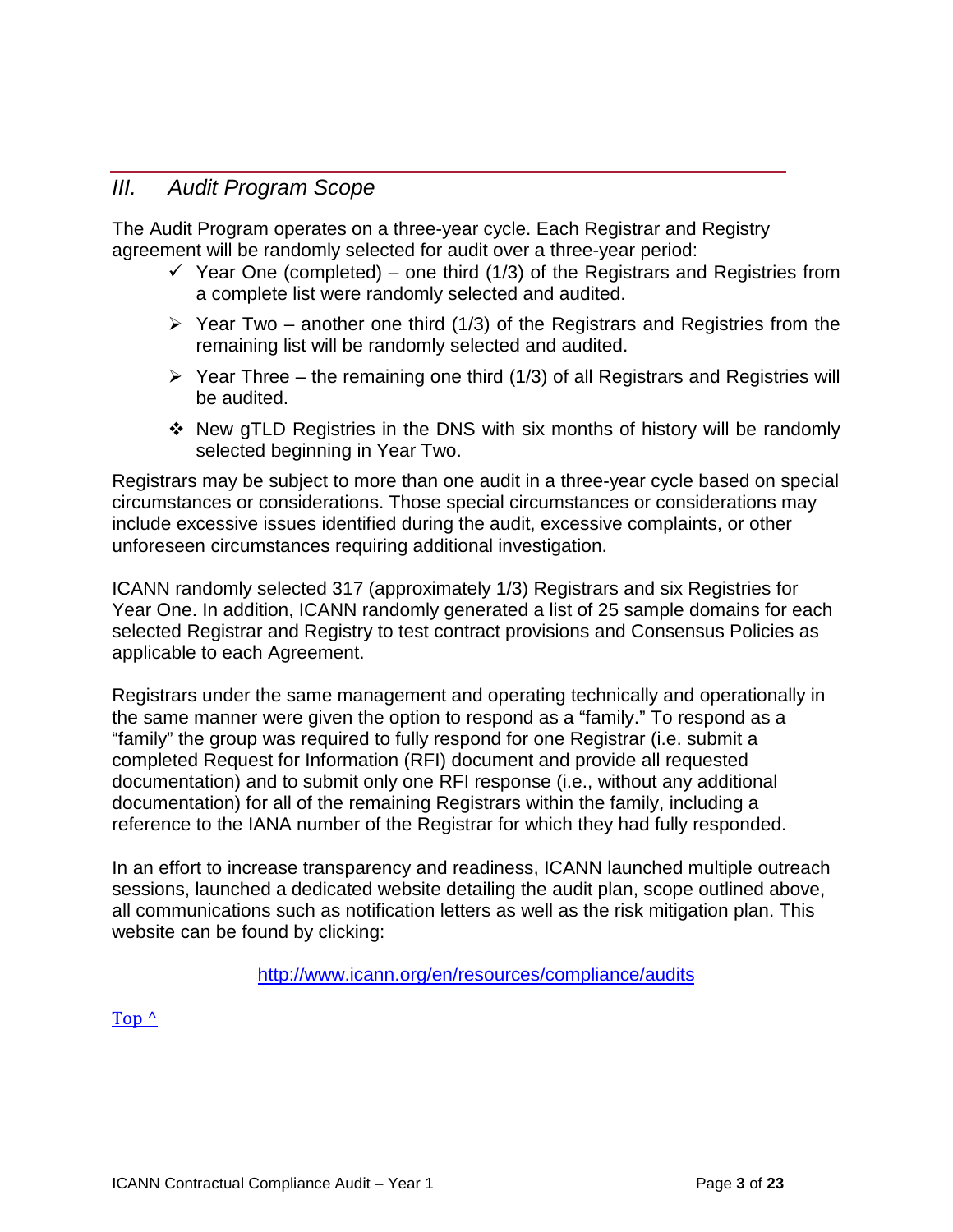# **Timeline**

The Audit Program consisted of six phases with specific milestone dates. The phases consisted of:

- 1) Planning Phase creation of the audit scope and building the audit schedule
- 2) Organizing Phase development of the metric goals and establishment of roles and responsibilities
- 3) Pre-Audit Notification Phase − notification sent to all contracted parties two weeks prior to the audit start date informing the contracted parties of the scope of the audit
- 4) Audit Phase an Request for Information (RFI) listing all of the documents required for the audit, collecting and collating the data, and conducting the audit
- 5) Reporting Phase staff issued contracted party audit reports and reporting statistics to the community
- 6) Remediation Phase staff collaborated with the contracted parties to remediate deficiencies discovered (if any) during the audit and reporting phases

Below, you will find an outline of the Year One Audit Program Milestones, which were included in the Pre-Audit Notification to all selected contracted parties on 13 November 2012. The Pre-Audit Notification can be located on the following link, as this site was created specifically for this Audit Program:

| <b>Audit Program Milestone Dates</b>    |                                                                |                 |                              |              |                                  |              |                    |            |  |
|-----------------------------------------|----------------------------------------------------------------|-----------------|------------------------------|--------------|----------------------------------|--------------|--------------------|------------|--|
| <b>Start</b>                            |                                                                |                 |                              |              |                                  |              |                    | <b>End</b> |  |
| <b>Pre-Audit</b><br><b>Notification</b> | <b>Request for</b><br><b>Information (RFI)</b><br><b>Phase</b> |                 | <b>Audit</b><br><b>Phase</b> |              | <b>Reporting</b><br><b>Phase</b> |              | <b>Remediation</b> |            |  |
|                                         | ⊿ st                                                           | 2 <sub>nd</sub> | 3 <sup>rd</sup>              | <b>Begin</b> | <b>End</b>                       | <b>Begin</b> | <b>End</b>         |            |  |
|                                         | <b>Notice</b>                                                  | <b>Notice</b>   | <b>Notice</b>                |              |                                  |              |                    |            |  |
| 13                                      | 26                                                             | 17              | 28                           |              | 22                               | 08           | 29                 | 08         |  |
| <b>Nov</b>                              | <b>Nov</b>                                                     | <b>Dec</b>      | <b>Dec</b>                   | Jan          | Mar                              | Mar          | Apr                | May        |  |
| 2012                                    | 2012                                                           | 2012            | 2012                         | 2013         | 2013                             | 2013         | 2013               | 2013       |  |

<http://www.icann.org/en/resources/compliance/audits>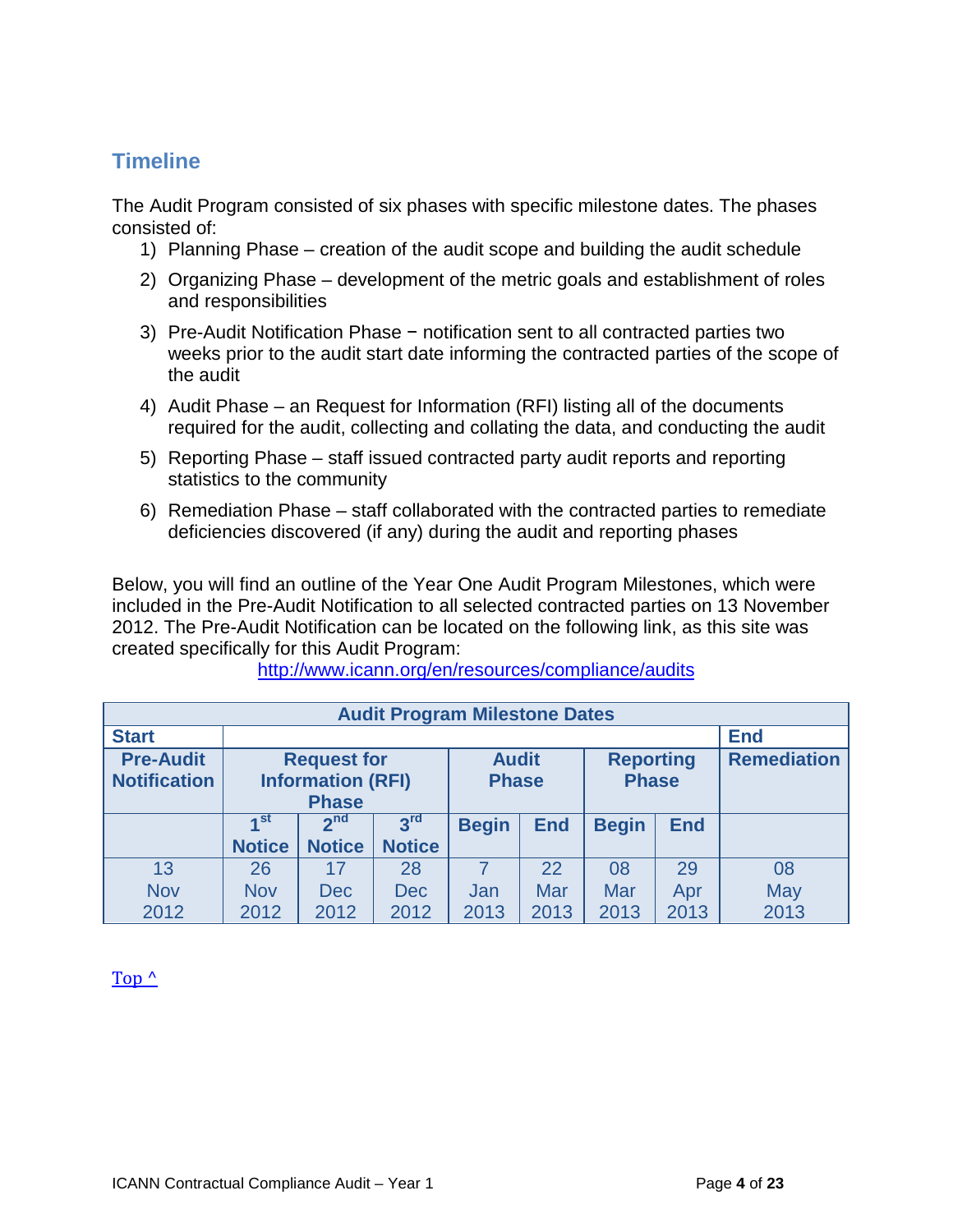# <span id="page-4-0"></span>*IV. Registry (TLD) Audit Program*

The audit consisted of four test areas against a sample of 25 domains. The table below summarizes the RA provisions and the ICANN Consensus Policies that were tested for compliance.

| <b>Test Areas</b> | <b>Description</b>                                                                                                                                                                                                                        |
|-------------------|-------------------------------------------------------------------------------------------------------------------------------------------------------------------------------------------------------------------------------------------|
| 3.1.a.i           | Implement temporary policies or specs to preserve security and stability.<br>❖ Inter-Registrar Transfer Policy (IRTP)<br>❖ Restored Names Accuracy Policy<br>❖ AGP Limits Policy<br>❖ Registrar Transfer Dispute Resolution Policy (TDRP) |
| 3.1.c.i           | Data Escrow                                                                                                                                                                                                                               |
| 3.1.c.ii          | <b>Personal Data</b>                                                                                                                                                                                                                      |
| 3.1.c.v           | <b>WHOIS</b>                                                                                                                                                                                                                              |

For the Registries, five of the six that were selected participated in the Year One audit. All five participating Registries were issued an Observation Report. An Observation Report is defined as a report of findings based on review, which relies upon the Registry to take appropriate action towards remediation.

Each Observation Report was shared only with the corresponding Registry, as this was a collaborative and volunteer effort to participate in the audit. No statistical findings will be made available as a result of these observations.

The following table summarizes Registry participation in the Year One audit.

| <b>Phase</b>                                                       | <b>Count</b>                |
|--------------------------------------------------------------------|-----------------------------|
| <b>RFI Phase</b>                                                   |                             |
| Registries (responded to RFI)                                      | 5                           |
| Registries (did not respond to the RFI)-elected to not participate |                             |
|                                                                    | <b>Registry Total</b><br>6  |
| <b>Audit Reporting Phase</b>                                       |                             |
| Registries (issued Observation Report)                             | 5                           |
| Registries (did not participate)                                   |                             |
|                                                                    | 6.<br><b>Registry Total</b> |

## Community Representation

The Registries randomly selected for Year One represented four countries:

- Hong Kong
- Ireland
- United Kingdom
- United States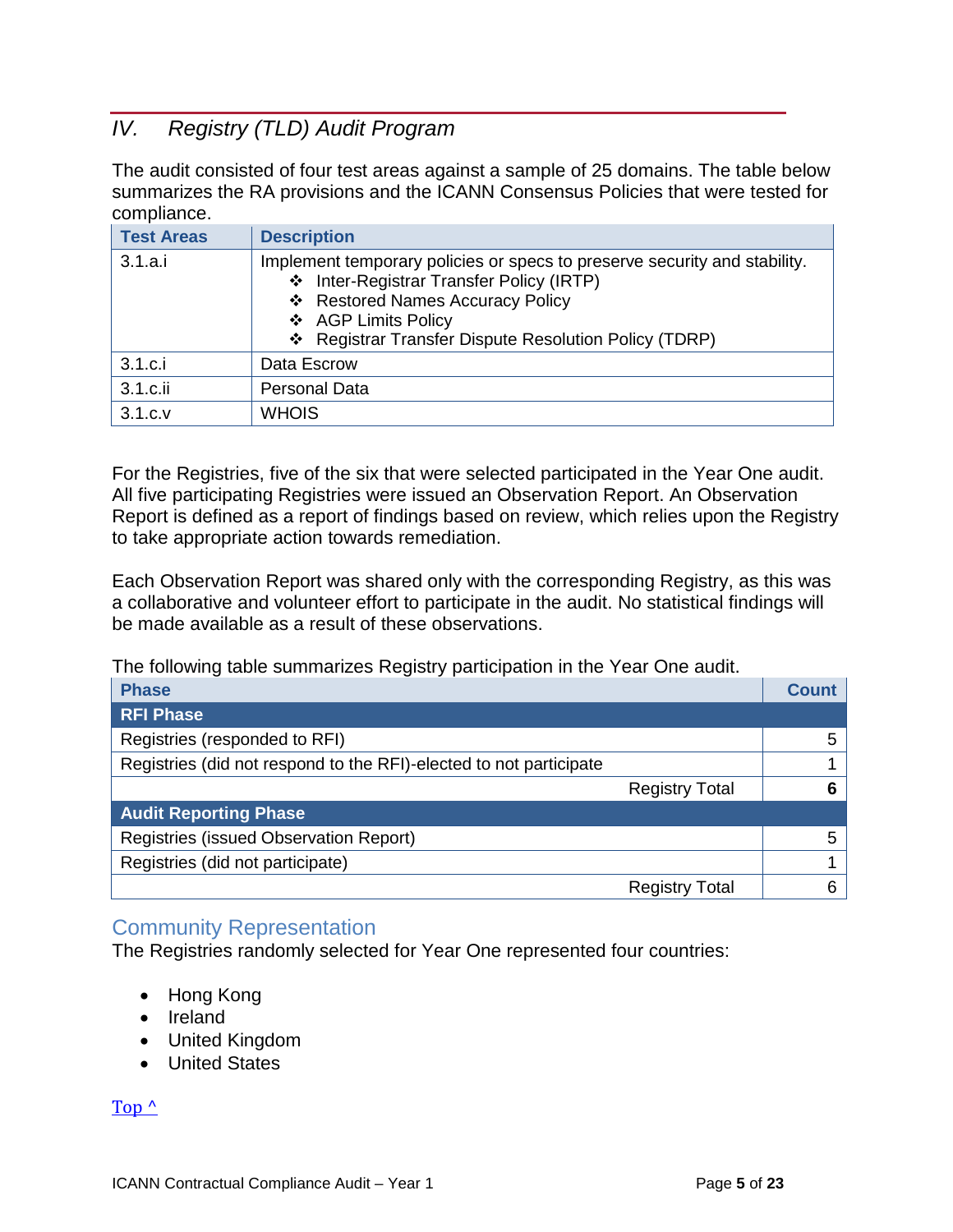# <span id="page-5-0"></span>*V. Registrar Audit Program*

The following table summarizes the RAA provisions, which were tested for compliance, consisting of nine test areas against a sample of 25 domains per Registrar and the number of Registrars for which a deficiency was initially noted:

| <b>Test Areas</b>     | <b>Description</b>                                                                                                                                                                           | <b>Registrars</b> |
|-----------------------|----------------------------------------------------------------------------------------------------------------------------------------------------------------------------------------------|-------------------|
| 3.3.1 to 3.3.5        | <b>WHOIS - Port43/Web, Corresponding Data Elements</b>                                                                                                                                       | 127               |
| 3.4.2                 | <b>Retention of Registration Data</b>                                                                                                                                                        | 105               |
| 3.7.5.3 to<br>3.7.5.6 | EDDP-Domain name renewal, provision of applicable<br>information to registrants                                                                                                              | 13                |
| 3.7.7                 | Registration agreement w/ registrants (mandatory<br>provisions)                                                                                                                              |                   |
| 3.10                  | <b>Insurance</b>                                                                                                                                                                             | 29                |
| 3.12                  | Reseller agreement (mandatory provisions)                                                                                                                                                    | 47                |
| 3.16                  | Registrar contact details on Registrars website                                                                                                                                              | 76                |
| 4.3.1                 | <b>Obligation to comply with Consensus Policies</b><br>Inter-Registrar Transfer Policy (IRTP)<br><b>WHOIS Data Reminder Policy (WDRP)</b><br>❖<br><b>Restored Names Accuracy Policy</b><br>❖ | 116               |
| 5.11                  | <b>Update Primary Contact Information in RADAR</b>                                                                                                                                           | 53                |

**Note:** A 'test area' is a provision consisting of multiple requirements resulting in several test steps. Thus, as an example, one Registrar could have multiple deficiencies under provisions 3.3.1 to 3.3.5 and each deficiency would be counted.

Of the 317 selected Registrars, 136 Registrars responded as a family (11 families), three Registrars' audits were postponed due to transfer of ownership/business, and three Registrars did not participate due to termination.

Each Registrar received an individual audit report noting any deficiencies identified in the audit. One hundred and eighty Registrars received a report noting deficiencies and also received a 1<sup>st</sup> Notice to participate in the remediation process to cure noted deficiencies in accordance with the 15-5-5 process.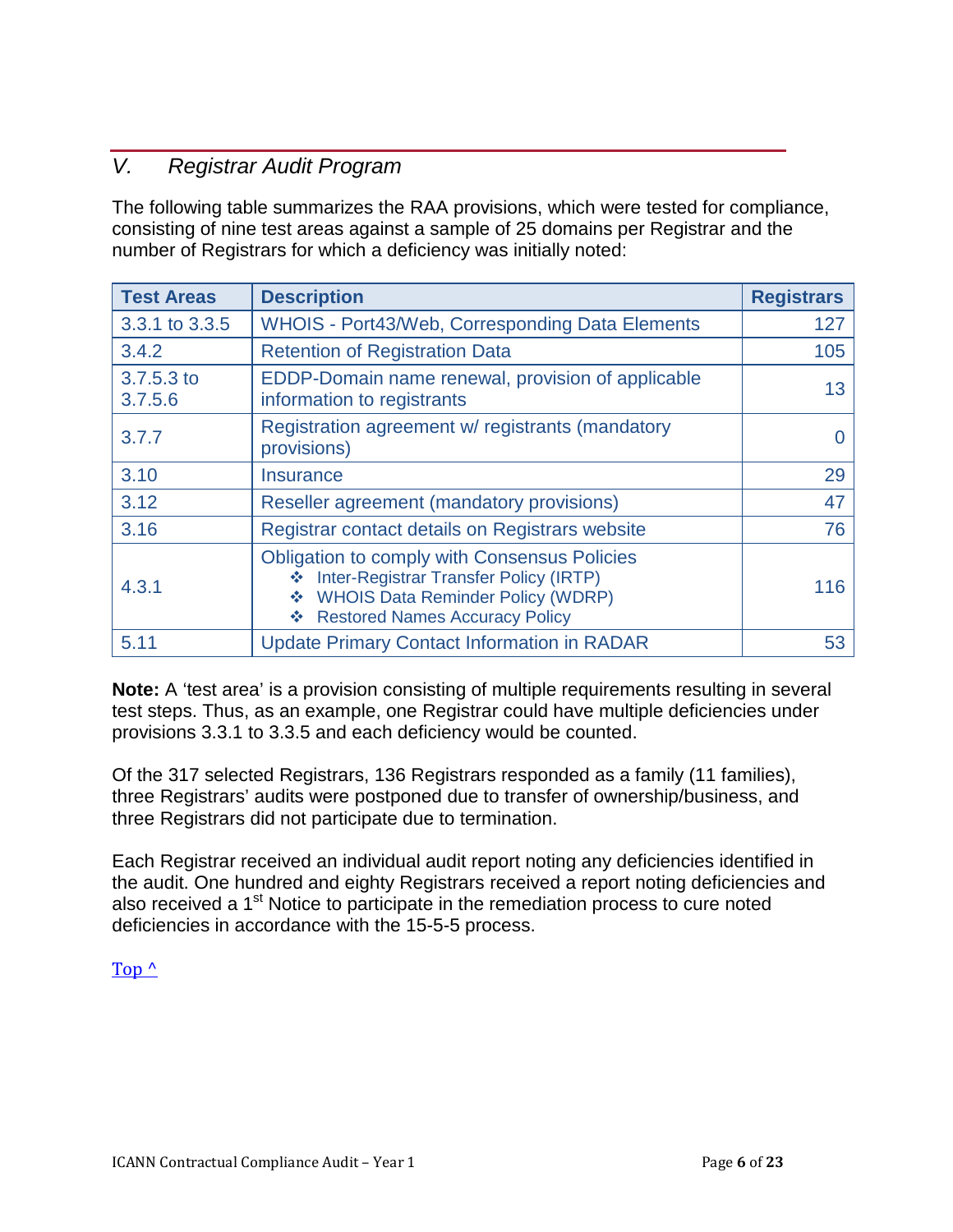The following table summarizes Registrar participation in the Year One audit.

| <b>Phases</b>                                                                        | <b>Count</b> |  |  |  |
|--------------------------------------------------------------------------------------|--------------|--|--|--|
| <b>RFI Phase</b>                                                                     |              |  |  |  |
| Registrars (non-family)                                                              | 175          |  |  |  |
| Registrars (families – 136 Registrars across 11 families)                            | 136          |  |  |  |
| Registrars (postponed due to transfer of ownership/business)- to be tested in future | 3            |  |  |  |
| Registrars (not completed due to termination)                                        | 3            |  |  |  |
| <b>Registrar Total</b>                                                               | 317          |  |  |  |
|                                                                                      |              |  |  |  |
| <b>Audit Reporting Phase</b>                                                         |              |  |  |  |
| Registrars (non-family, no remediation required)                                     | 6            |  |  |  |
| Registrars (non-family, remediation required)                                        | 169          |  |  |  |
| Registrars (family report, remediation required)                                     |              |  |  |  |
| <b>Registrar Total</b>                                                               | 186          |  |  |  |
|                                                                                      |              |  |  |  |
| <b>Remediation Phase</b>                                                             |              |  |  |  |
| Registrars (completed remediation)                                                   | 170          |  |  |  |
| Registrars (partial remediation, will be subject to Year 2 audit)                    | 6            |  |  |  |
| Registrars (de-accredited prior to remediation)                                      | 1            |  |  |  |
| Registrars (did not complete remediation)                                            | 3            |  |  |  |
| <b>Registrar Total</b>                                                               | 180          |  |  |  |

## **Breach Notices & Terminations**

The following table summarizes the number of breach notices issued, breaches cured, and terminations resulting from the audit as of the date of this report. All Breach and Termination Notices can be found at the link below:

<http://www.icann.org/en/resources/compliance/notices>

| <b>Phase</b>             | <b>Breach</b><br><b>Notices</b> | <b>Cured</b> | <b>Terminated</b> |  |
|--------------------------|---------------------------------|--------------|-------------------|--|
| <b>RFI Stage</b>         |                                 |              |                   |  |
| <b>Remediation Stage</b> |                                 |              |                   |  |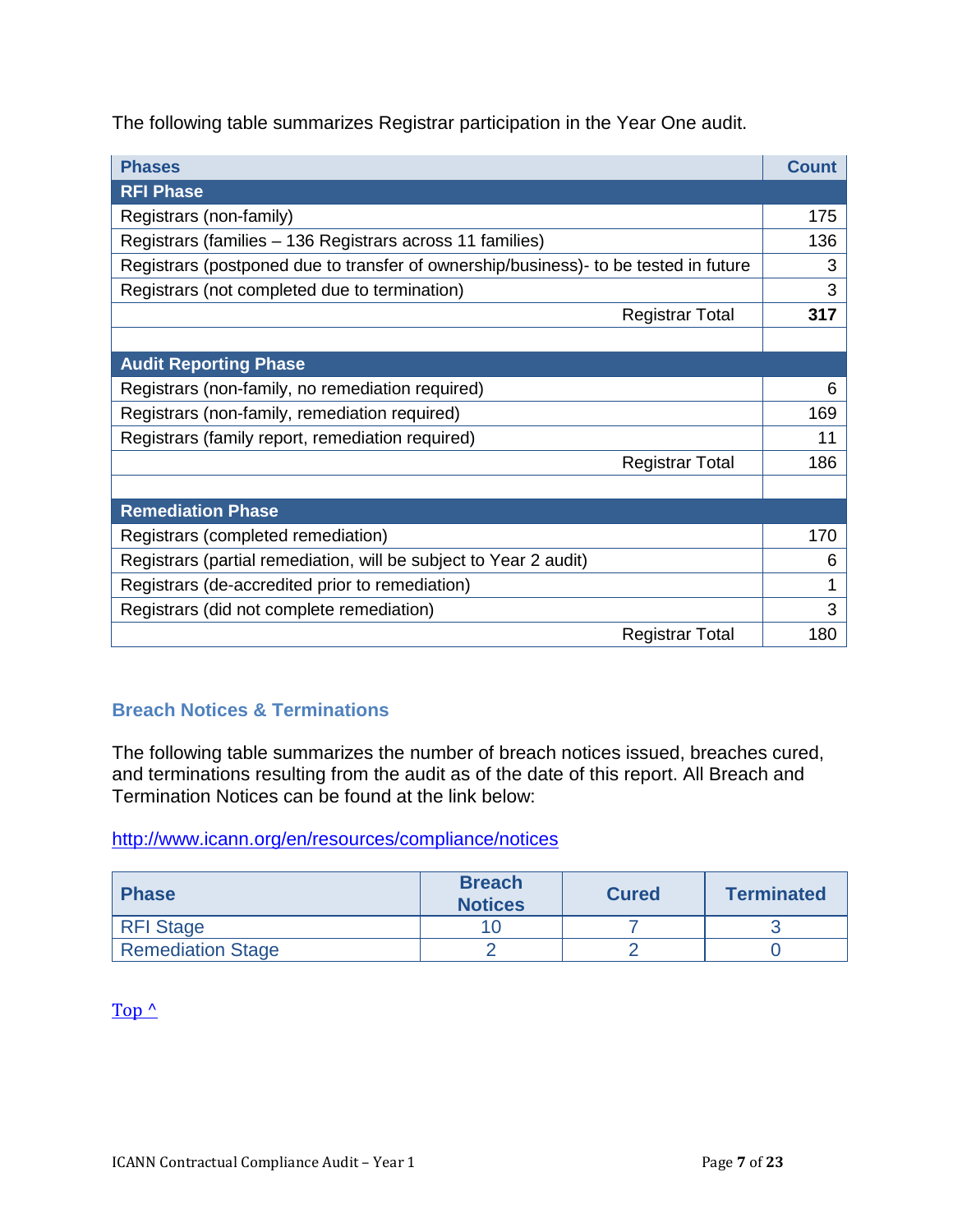### **Breakdown: RFI Phase** – Breach Notices

The following Registrars were issued a breach notice during the RFI phase of the audit. The Registrars that cured the breach participated in the Audit Phase.

|      | <b>IANA</b> Registrar                                                        | <b>Cure Date</b>  |
|------|------------------------------------------------------------------------------|-------------------|
| 282  | Central Registrar, Inc. DBA Domainmonger.com (last login: 1/14)              | Terminated        |
| 439  | USA Webhost, Inc.                                                            | 15 Jan 2013       |
| 475  | R. Lee Chambers Company LLC d/b/a DomainsToBeSeen.com<br>(insufficient data) | <b>Terminated</b> |
| 1039 | Cheapies.com Inc. (insufficient data)                                        | 1 Feb 2013        |
| 1155 | Power Brand Center Corp. (Owe \$17K- breach extended to 2/8)                 | 29 Jan 2013       |
| 1405 | Internet NAYANA Inc.                                                         | 17 Jan 2013       |
| 1421 | Lime Labs LLC (to be de-accredited/terminated)                               | Terminated        |
| 1428 | Homestead Limited dba Namevault.com                                          | 1 Feb 2013        |
| 1509 | Korea Electronic Certification Authority, Inc. (Crosscert, Inc.)             | 17 Jan 2013       |
| 1586 | Mat Bao Trading & Service Company Limited d/b/a Mat Bao                      | 15 Jan 2013       |

### **Remediation Phase - Breach Notices**

The following Registrars were issued a breach notice during the Remediation Phase of the audit.

| <b>IANA</b> | Registrar                                  | <b>Cure Date</b>  |
|-------------|--------------------------------------------|-------------------|
| 439         | USA Webhost, Inc.                          | <b>Remediated</b> |
| 643         | <b>DNS:NET Internet Service GmbH</b>       | <b>Remediated</b> |
|             |                                            |                   |
|             | <sup>*</sup> 1155 Power Brand Center Corp. | Terminated        |

\*Power Brand Center Corp. was issued an Audit Report, but terminated prior to Remediation. Please click on the link for more details:

<http://www.icann.org/en/resources/compliance/notices>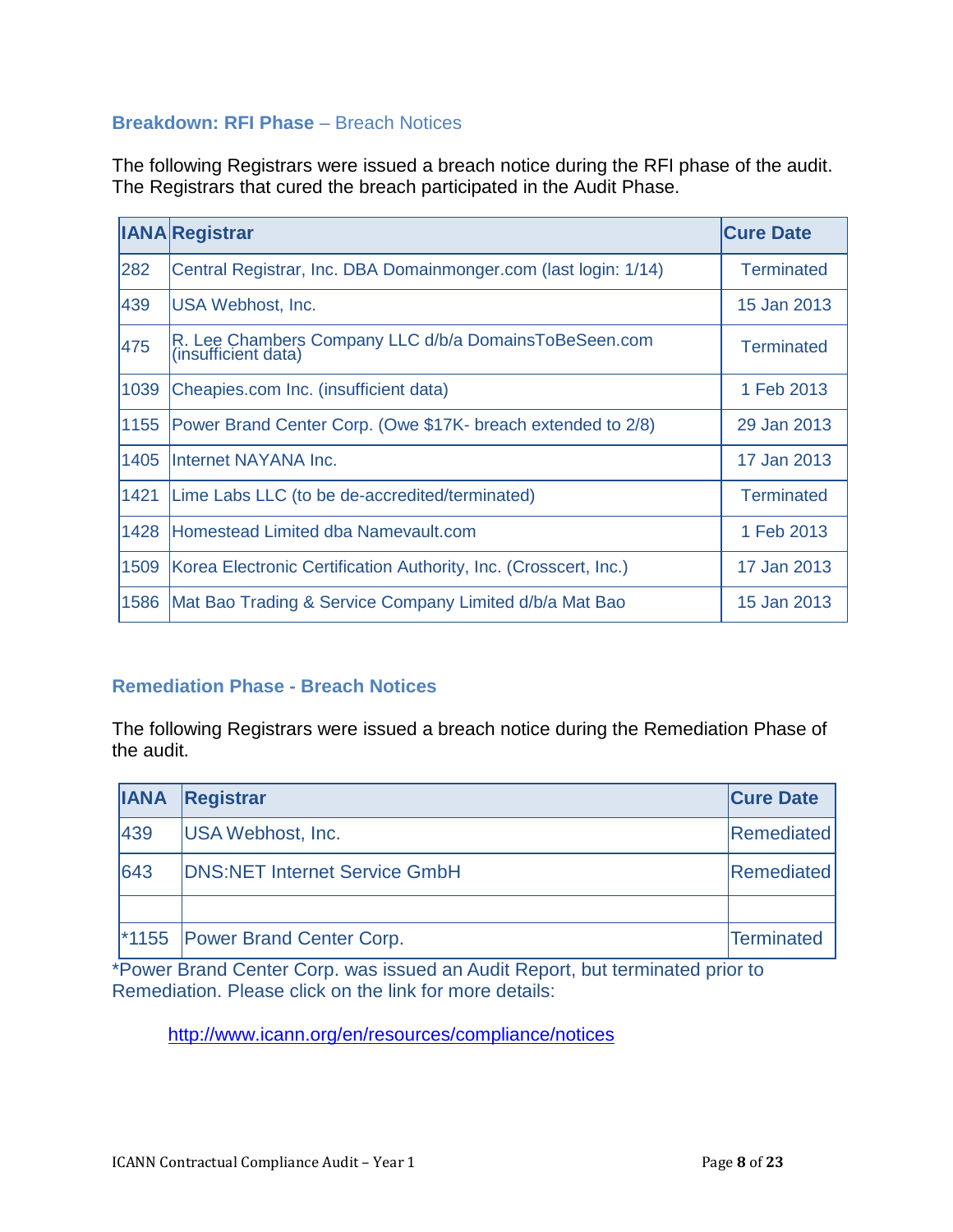## **Community Representation**

The 317 Registrars randomly selected for Year One represented 36 countries and provided documents in 22 languages:

### **Countries**

- Australia
- Brazil
- Burundi
- Canada
- China
- Denmark
- France
- Germany
- Honduras
- Hong Kong
- Hungary
- India

#### **Languages**

- Arabic
- Cantonese
- Danish
- Dutch
- English
- French
- German
- Hebrew
- Hungarian
- Italian
- Japanese
- Korean
- Mandarin
- Norwegian
- Polish
- Portuguese
- Russian
- Spanish
- Swedish
- Turkish
- Ukrainian
- Vietnamese

- Israel
- Italy
- Japan
- 
- Korea (South)
- Monaco
- Morocco
- Netherlands
- Netherland Antilles
- New Zealand
- Norway
- 
- Poland
- Russian Federation
- Singapore
- Spain
- Sweden
- Switzerland
- Turkey
- Ukraine
- United Arab Emirates
- United Kingdom
- United States
- Vietnam
- 
- Panama
- Jordan
- 
- 
-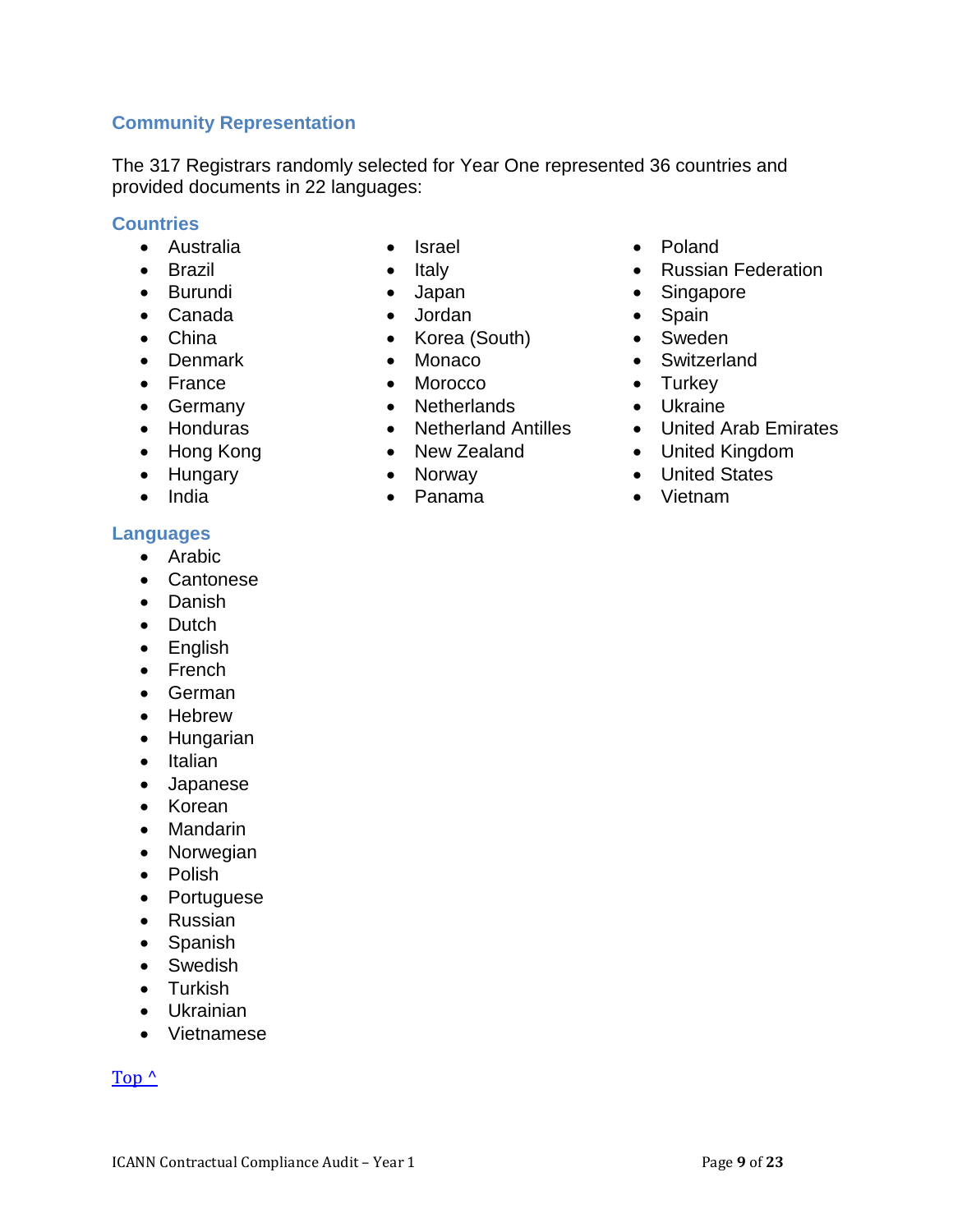# <span id="page-9-0"></span>*VI. Audit Program Key Statistics*

# *RFI Phase – Notifications & Data Collection*

The table below shows the progression of logins and data uploaded from the RFI phase through the start of the auditing phase for both Registrars and Registries.

| <b>Statistic</b><br><b>Description</b>            | 5 Dec 2012 |     | 17 Dec<br>2012 |        | 28 Dec 2012 |        | 8 Jan 2013 |     |
|---------------------------------------------------|------------|-----|----------------|--------|-------------|--------|------------|-----|
| Registry / Registrar<br>Logged in                 | 73         | 23% | 282            | 87%    | 309         | 96%    | 320        | 99% |
| Registry / Registrar<br>Not Logged in             | 250        | 77% | 41             | 13%    | 14          | 4%     | 3          | 1%  |
|                                                   |            |     |                |        |             |        |            |     |
| Registry / Registrar<br>Complete                  |            | 2%  | 190            | 59%    | 286         | 89%    | 312        | 97% |
| Registry / Registrar<br>Documents Uploaded<br>592 |            |     |                | 11,776 |             | 17,840 | 20,423     |     |

## **Registrar Audit Phase – Top Test Areas with Most Deficiencies**

During the Audit Phase, the RAA provisions were tested through the RFI responses, documentation and Registrar website. The bar graph below represents the test areas with the most deficiencies noted during the audit phase.

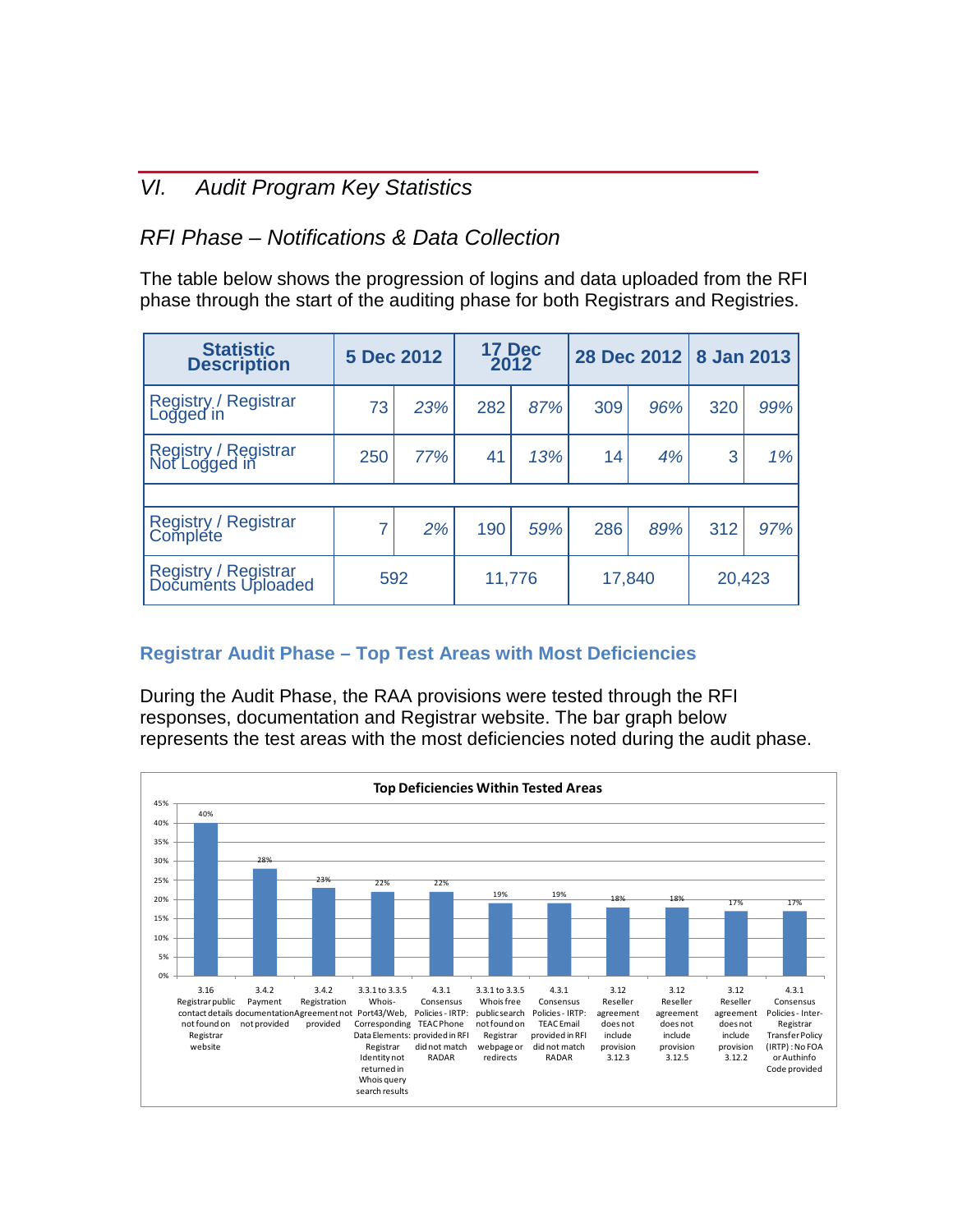#### **Audit Phase – Registrar Reporting**

The selected Registrars received an individual ICANN Audit Report at the end of the Audit Phase. The chart below provides an overview of the percentage of Registrars with potential deficiencies prior to remediation. Many of these issues were fully remediated after collaboration with the Registrar.



Registrars with Potential Deficiencies

#### **Remediation Phase – Notifications**

Based on the results of the Audit Phase, 180 Registrars participated in the Remediation Phase to cure deficiencies noted in their Audit Report. The following table summarizes the number of Registrars receiving a  $1<sup>st</sup>$ ,  $2<sup>nd</sup>$  or  $3<sup>rd</sup>$  notice as part of the remediation process.

| <b>Batch</b>           | 1 <sup>st</sup> Notice |          | 2 <sup>nd</sup> Notice |     | 3rd Notice |       |
|------------------------|------------------------|----------|------------------------|-----|------------|-------|
| <b>Batch 1 &amp; 2</b> |                        | 95 100%  | 8                      | 8%  |            | $1\%$ |
| Batch 3                |                        | 57 100%  | 18                     | 32% |            | 14%   |
| Batch 4                |                        | 28 100%  | 15                     | 54% |            | 21%   |
| Total                  |                        | 180 100% | 41                     | 23% | 15         | 8%    |

 $Top<sup>^</sup>$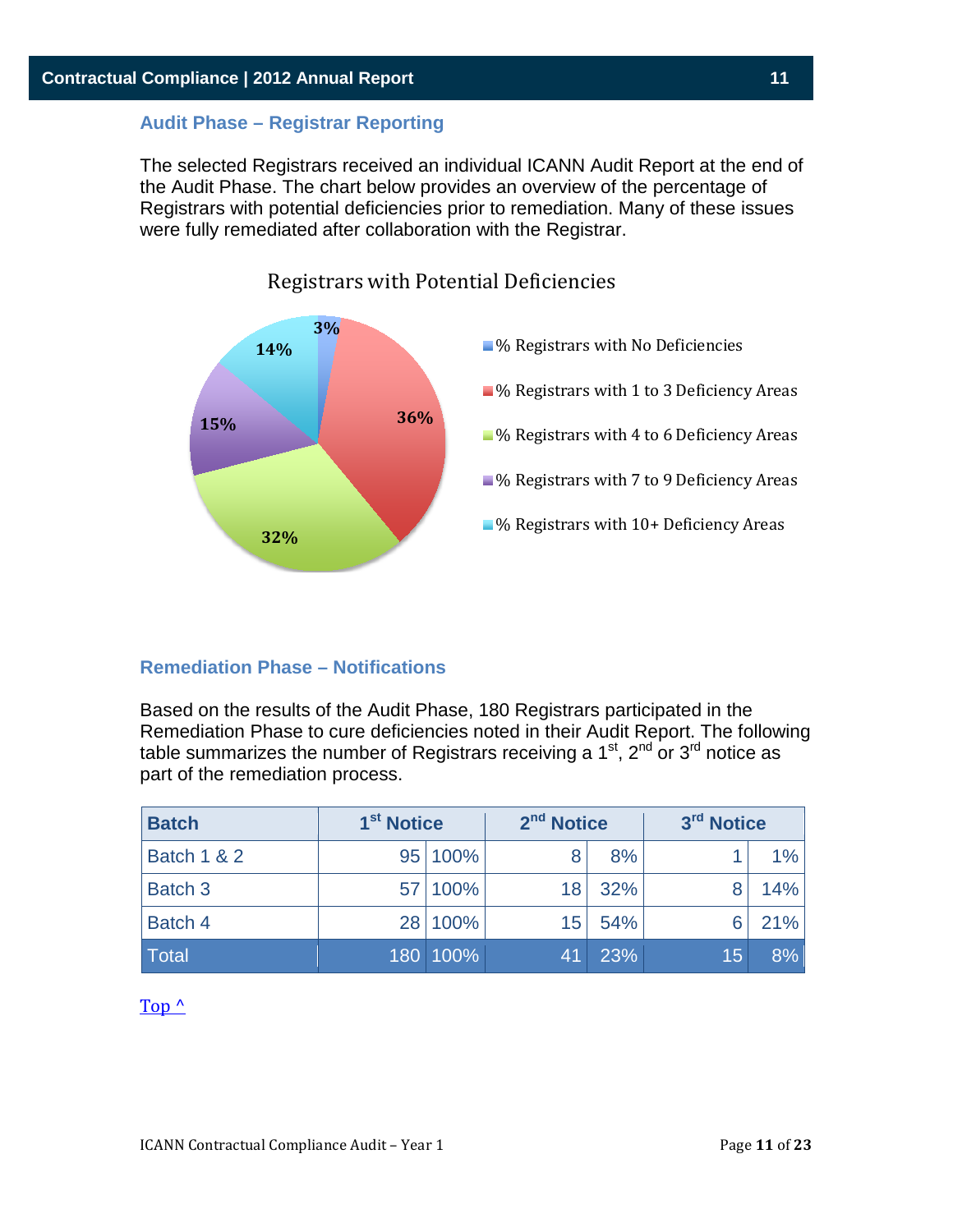## <span id="page-11-0"></span>*VII. Audit Program Key Recommendations*

- A. General
	- Registrars are encouraged to communicate questions regarding acceptable documentation or unique process / procedures with ICANN to avoid delays in the audit process.
	- Registrars to maintain accurate RADAR primary contact information to ensure timely communication (of RFI, Audit Report etc.).
	- Proactively identify Registrar family and its members that are technically and operationally the same.
- B. RFI Phase
	- Registrars should consider reviewing the RAA with ICANN to clarify requirements and should review the Audit Program to plan their responses, and ask for clarification as necessary.
	- ICANN recognizes the uniqueness of some Registrars' business models and methods of operation. As such, Registrars should respond with explanations of alternative documentation, which can be provided to meet ICANN Compliance Audit Objectives.
- C. Audit Phase
	- Registrars should review their ICANN Audit Report immediately upon receipt and action any remediation steps.
- D. Remediation Phase
	- Registrars should provide explanations, additional information or amended documentation for each deficiency and give timely and accurate responses to the deficiencies noted in their Audit Report.

 $Top<sup>^</sup>$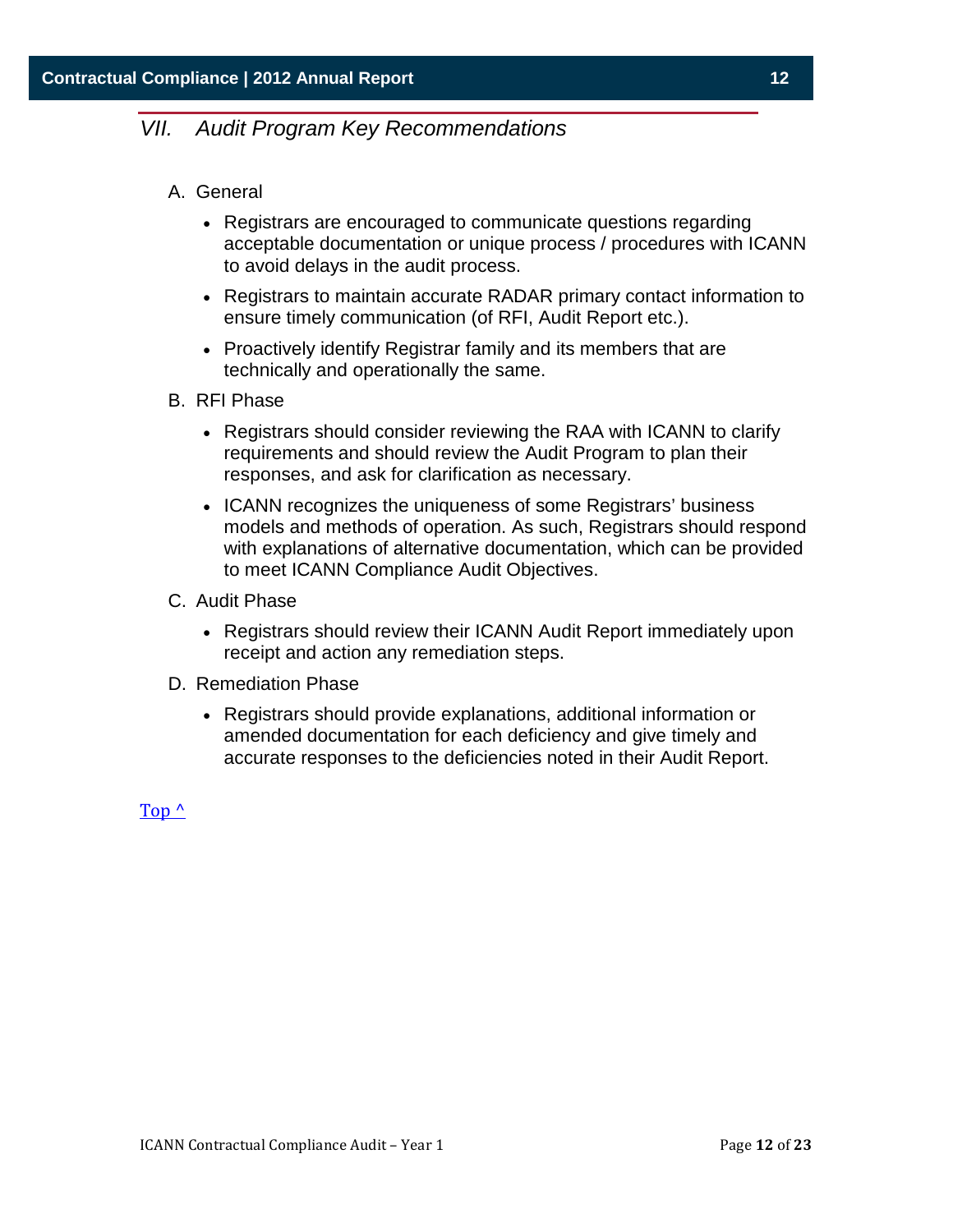## <span id="page-12-0"></span>*VII. Audit Program Lessons Learned*

- $\div$  ICANN should include due dates in the notifications sent to the contracted parties, rather than referencing those dates throughout all correspondence.
- $\div$  ICANN should explore options for enhancing the data upload capability to allow multiple file import function. In addition, ICANN will explore allowing the contracted party to delete files in the ICANN Audit tool.
- ❖ ICANN should provide document examples or samples on RFI.
- $\div$  ICANN should improve the data collection mechanism by converting the RFI into web-based or another other form.
- $\cdot$  To continue allowing just one family member from a family of Registrars to represent the entire family in the Audit Program. This would only apply if all of the Registrars randomly selected and belonging to a family are operating the same, technically and operationally.
- $\div$  ICANN should combine user credentials for Registrar families (grouping).
- $\div$  ICANN should identify requested documentation by domain rather than by policy.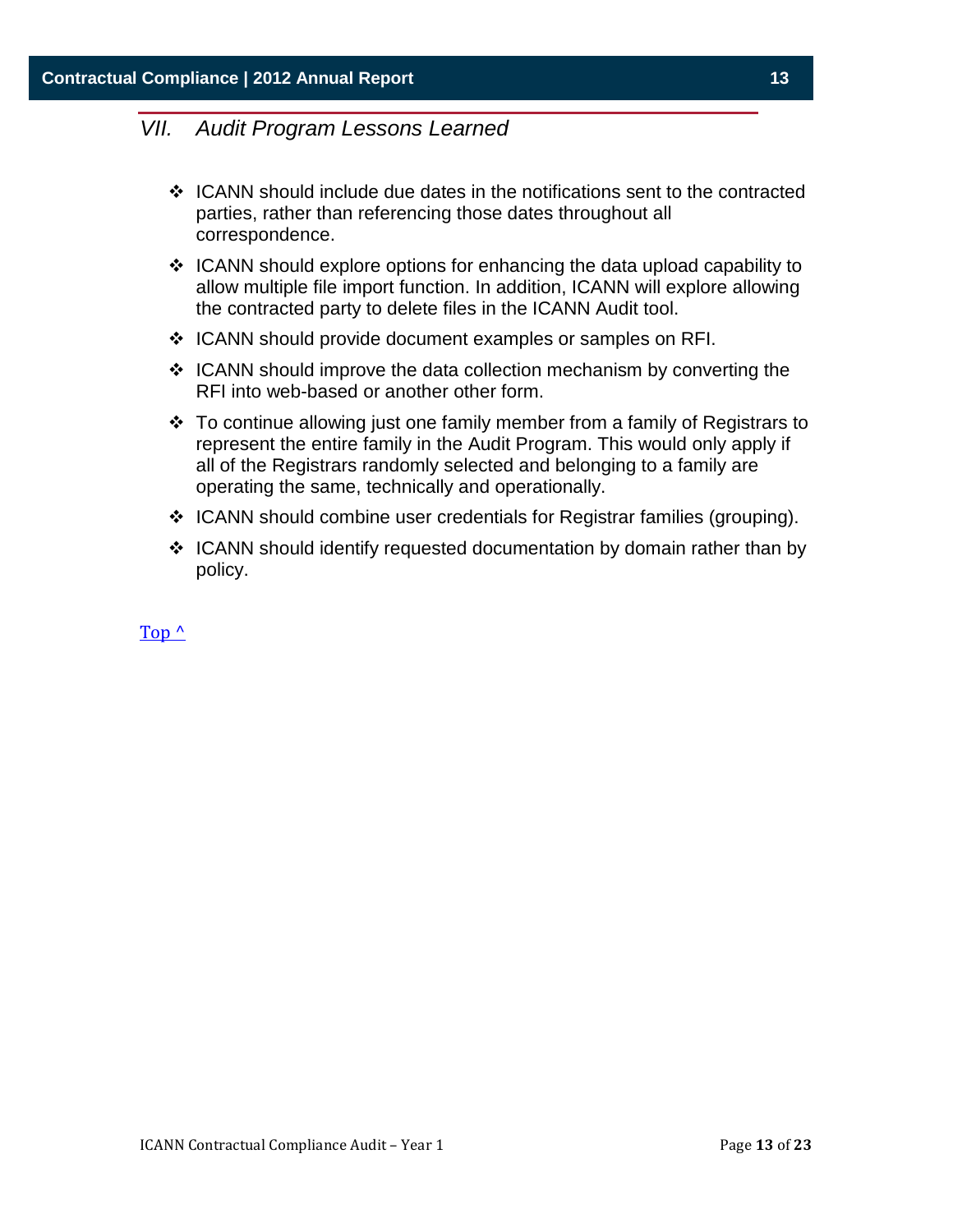#### *Communication and Outreach Activities*

In an effort to increase transparency and readiness, ICANN launched multiple outreach sessions, launched a dedicated website detailing the audit plan, scope outlined above, all communications such as notification letters as well as the risk mitigation plan. This website can be found by clicking:

#### <http://www.icann.org/en/resources/compliance/audits>

ICANN held two outreach sessions in February for the Year One Audit Program. The sessions reviewed the overall survey results with both Registrars and Registries in attendance. The survey was titled, "Request For Information (RFI) Phase – Audit Program Year One Continuous Improvement Survey" and was completed by over one-third of all contracted parties audited in Year One. The feedback received on the following areas for improvements - Process, Communication and Tool - has been captured and will be reflected in the Year Two Audit Program.

To conclude the Year One Audit Program, ICANN followed up with an "Audit and Remediation Continuous Improvement Survey" to the participants. The overall satisfaction on communication, process and tool are reflected below:

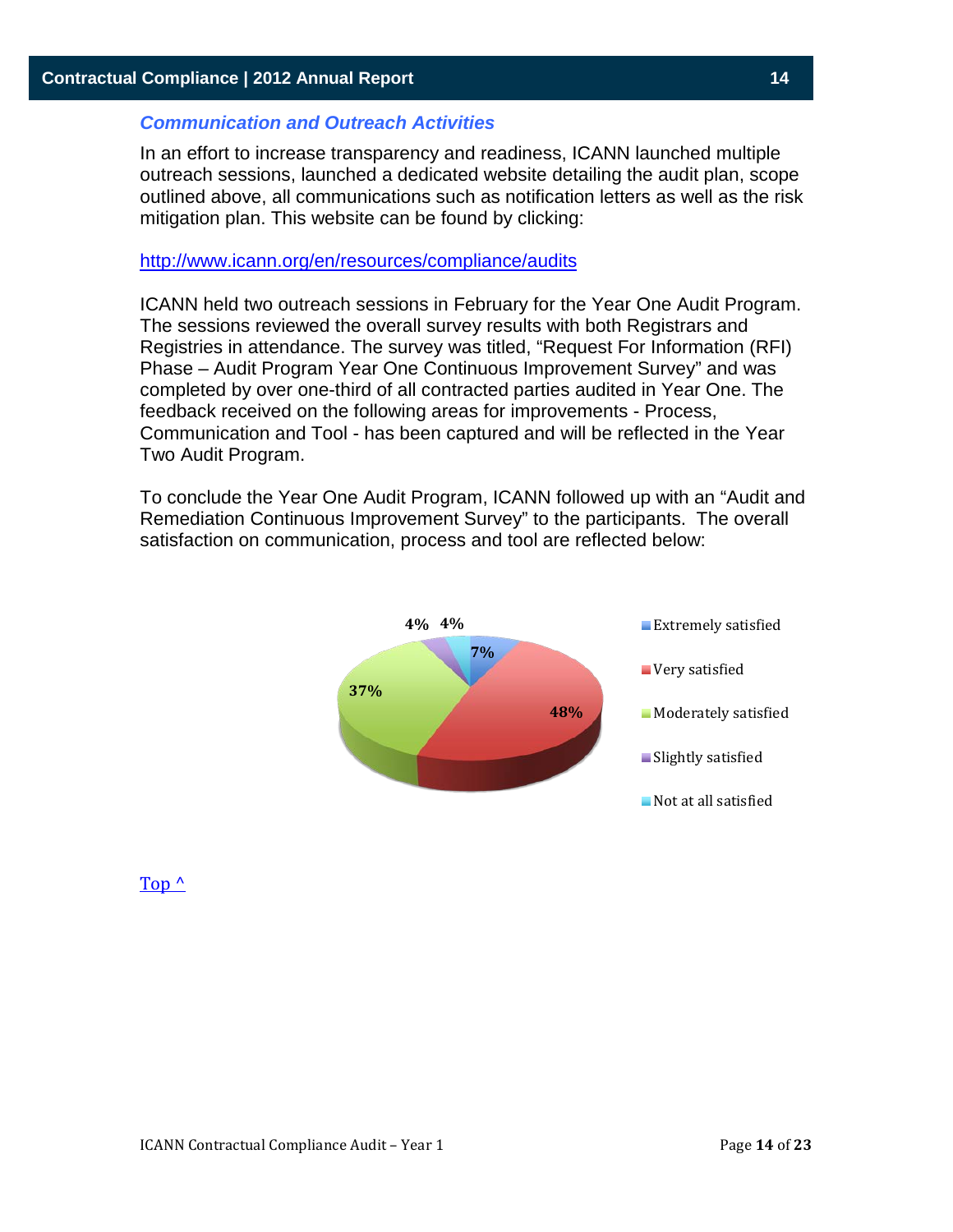# <span id="page-14-0"></span>**Appendix A –Registrars Selected for Year One**

- Network Solutions, LLC
- Melbourne IT Ltd
- CORE Internet Council of Registrars
- NameSecure L.L.C.
- GMO Internet, Inc. d/b/a Onamae.com
- Hostopia.com, Inc. dba Aplus.net
- A Technology Company, Inc.
- Domain Registration Services, Inc. dba dotEarth.com
- DomainPeople, Inc.
- Tucows.com Co.
- PSI Japan
- 1&1 Internet AG
- TierraNet Inc. d/b/a DomainDiscover
- HANGANG Systems, Inc. dba Doregi.com
- Namebay SAM
- pair Networks, Inc.d/b/a pairNIC
- Pacnames Ltd
- Ascio Technologies, Inc. Denmark
- Catalog.com
- 113 CSL Computer Service Langenbach GmbH d/b/a joker.com<br>123 The Registry at Info Avenue, LLC d/b/a Spirit Communicatio
- The Registry at Info Avenue, LLC d/b/a Spirit Communications
- 128 DomainRegistry.com Inc.<br>144 Alldomains. LLC
- Alldomains, LLC
- GoDaddy.com, LLC
- REGISTER.IT SPA
- Moniker Online Services LLC
- Key-Systems GmbH
- Address Creation, LLC
- 282 Central Registrar, Inc. DBA Domainmonger.com<br>292 MarkMonitor Inc.
- MarkMonitor Inc.
- PDR Ltd. d/b/a PublicDomainRegistry.com
- Registration Technologies, Inc.
- Abu-Ghazaleh Intellectual Property dba TAGIdomains.com
- 2030138 Ontario Inc. dba NamesBeyond.com and dba GoodLuckDomain.com
- HiChina Zhicheng Technology Limited
- USA Webhost, Inc.
- Inames Co., Ltd.
- Korea Information Certificate Authority, Inc. d/b/a DomainCA.com
- ! AlohaNIC LLC
- AllGlobalNames, S.A. dba Cyberegistro.com
- EnCirca, Inc.
- Domain Monkeys, LLC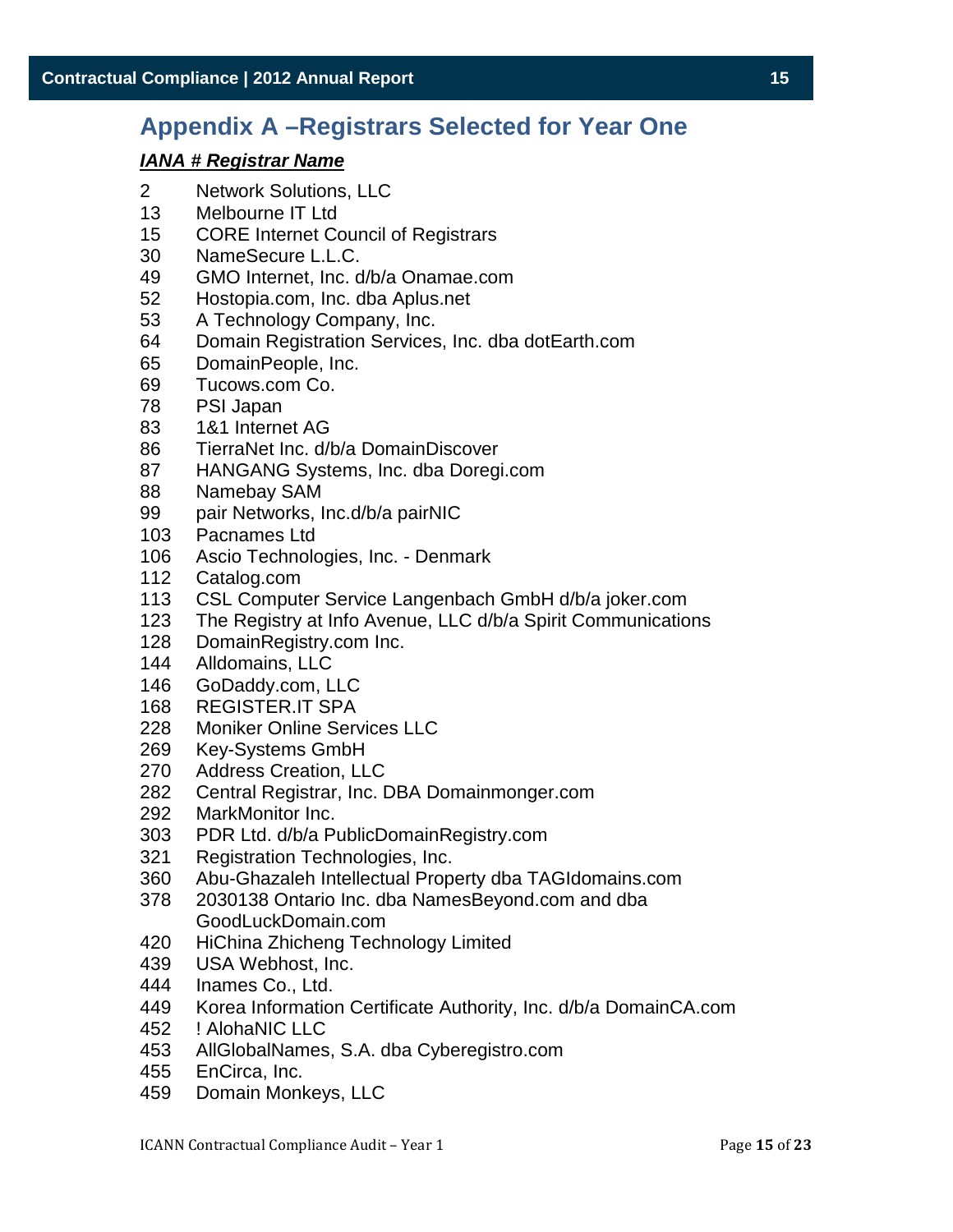- Spot Domain LLC dba Domainsite.com
- Bizcn.com, Inc.
- Dynadot, LLC
- R. Lee Chambers Company LLC d/b/a DomainsToBeSeen.com
- Rebel.com Corp.
- French Connexion dba Domaine.fr
- CAT, Inc. dba Namezero.com
- Annulet Incorporated
- Domainducks, Inc. dba Personalnames.com
- eNom625, Inc.
- Name.com LLC
- Beijing Innovative Linkage Technology Ltd. dba dns.com.cn
- eNom635, Inc.
- Nordreg AB
- Ladas Domains LLC
- DNS:NET Internet Service GmbH
- eNom646, Inc.
- Nictrade Internet Identity Provider AB
- eNom650, Inc.
- ResellerSRS Inc dba ResellerSRS.com
- \$\$\$ Private Label Internet Service Kiosk, Inc. (dba "PLISK.com")
- NJ Tech Solutions Inc. dba Expertsrs.com
- NetRegistry Pty Ltd.
- SearchName.ca Inc.
- PrimeDomain.ca Inc.
- Entorno Digital, S.A.
- Extra Threads Corporation
- Gunga Galunga, Incorporated
- DomainAllies.com, Inc.
- GoNames.ca Inc.
- DomainEvent.ca Inc.
- NameStream.com, Inc.
- Hostmaster.ca Inc.
- YourDomainCo.com Inc.
- ZippyDomains.ca Inc.
- DomainsForMe.ca Inc.
- Romel Corporation
- DomainMall.ca Inc.
- Abdomainations.ca Inc.
- DomainNetwork.ca Inc.
- Crazy8Domains.com Inc.
- Domains2Go.ca Inc.
- FabDomains.ca Inc.
- Nerd Names Corporation
- Mark Barker, Incorporated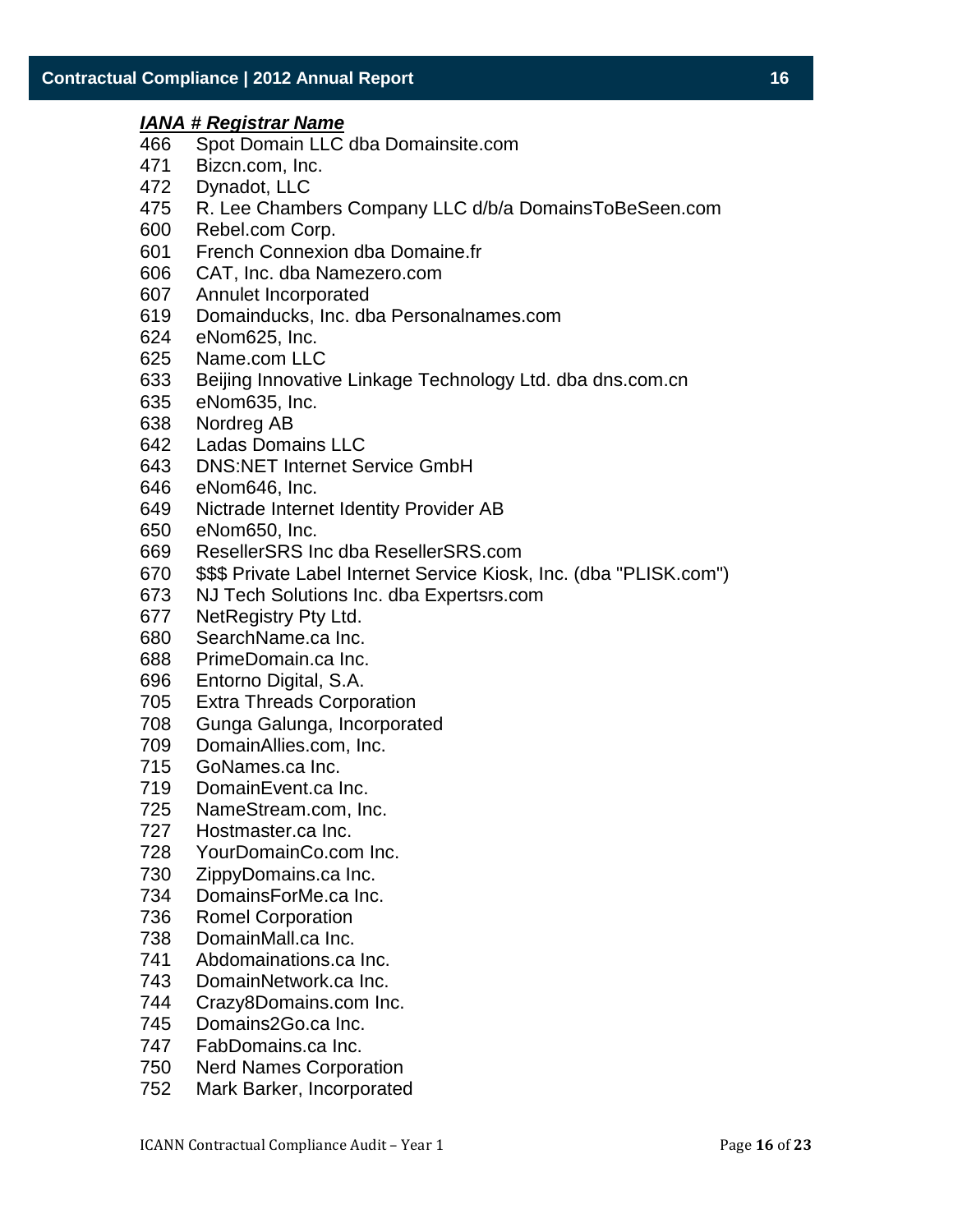- Name Thread Corporation
- Name Nelly Corporation
- AvailableDomains.ca Inc.
- DomainHeadz.ca Inc.
- DomainLuminary.ca Inc.
- DomainMania.ca Inc.
- Domains4u.ca Inc.
- Domainscout.com Inc.
- Domainstream.ca Inc.
- DomainVentures.ca Internet Services Corporation
- Grabton.ca Inc.
- Hipsearch.com Inc.
- Maindomain.ca Inc.
- Netheadz.ca Inc.
- RegisterMyDomains.ca Inc.
- Registerone.ca Inc.
- Securadomain.ca Inc.
- TheDomainShop.ca Inc.
- WeRegisterIt.ca Inc.
- Domainiac.ca Inc.
- About Domain Dot Com Solutions Pvt. Ltd. d/b/a www.aboutdomainsolutions.com
- 0101 Internet, Inc.
- Anytime Sites, Inc.
- Crisp Names, Inc.
- Freeparking Domain Registrars, Inc.
- Realtime Register B.V.
- Tiger Technologies LLC
- 1800-website, LLC
- Allaccessdomains, LLC
- Addressontheweb, LLC
- 995discountdomains, LLC
- Capitaldomains, LLC
- Deutchdomains, LLC
- Unitedkingdomdomains, LLC
- Chocolatecovereddomains,LLC
- Claimeddomains, LLC
- Domain-A-Go-Go, LLC
- Pheenix, Inc.
- Alantron Bilisim Ltd Sti.
- TPP Wholesale Pty Ltd.
- Small Business Names and Certs, Incorporated
- Everyones Internet, Ltd. dba SoftLayer
- UdomainName.com LLC
- FindUAName.com LLC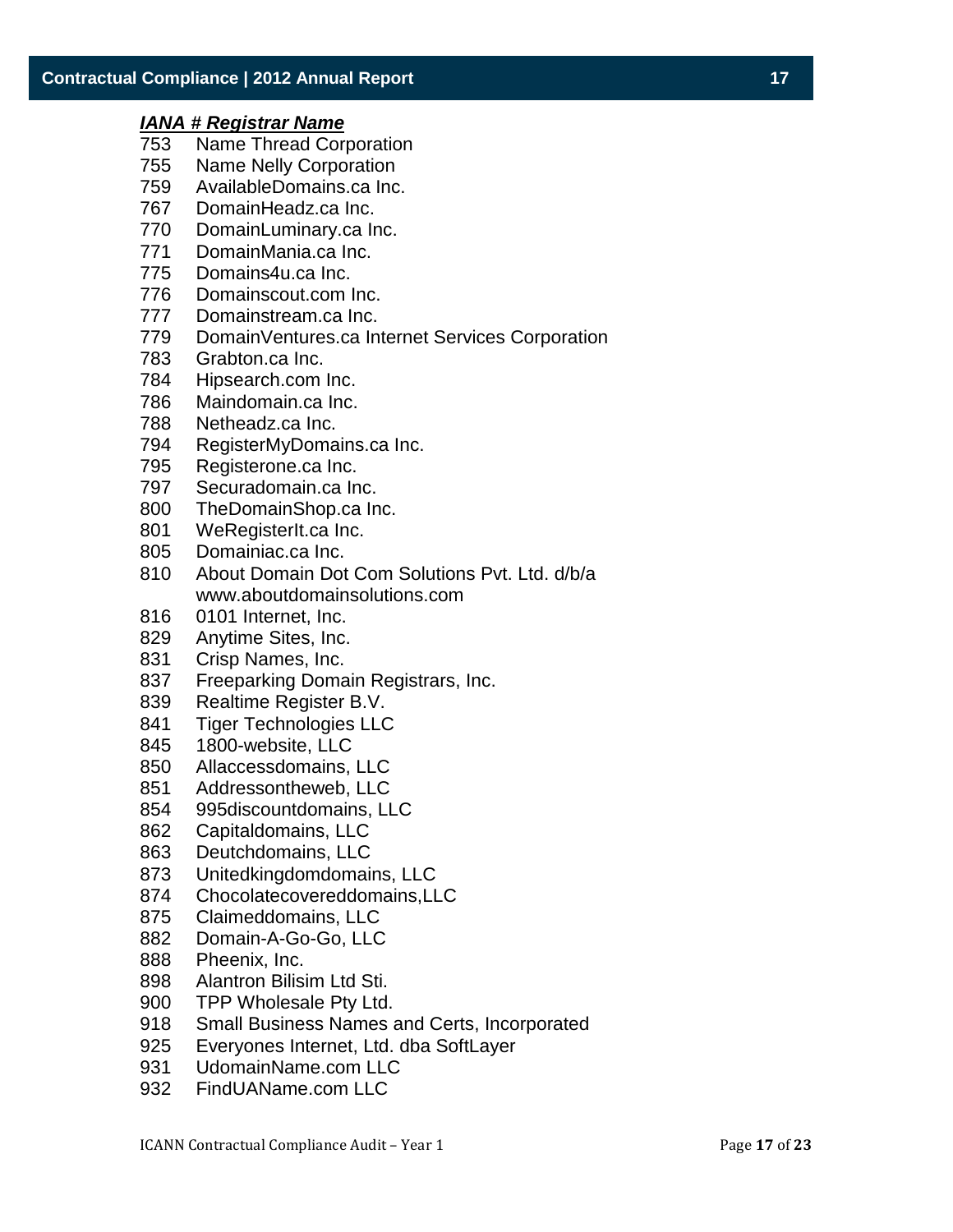- YouDamain.com LLC
- Ground Internet, Inc.
- Dynamic Dolphin, Inc.
- FindYouAName.com LLC
- Nanjing Imperiosus Technology Co., Ltd
- United Domain Registry, Inc.
- Acens Technologies, Inc.
- Domain Central Australia Pty Limited
- Web Business, LLC
- ! #1 Host Germany, Inc.
- 970 ! #1 Host China, Inc.
- Haveaname, LLC
- http.net Internet GmbH
- 978 ! #1 Host Israel, Inc.
- Own Identity, Inc.
- Mighty Bay, Inc.
- Tarton Domain Names Ltd
- Jaz Domain Names Ltd.
- Domeneshop AS dba domainnameshop.com
- Ekados, Inc., d/b/a groundRegistry.com
- Netlynx Inc.
- NetEarth One Inc. dba NetEarth
- AZ.pl, Inc.
- eNom1008, Inc.
- eNom1009, Inc.
- eNom1010, Inc.
- eNom1013, Inc.
- Threadsupply.com, Inc.
- Nametellers.com, Inc.
- Threadtrade.com, Inc.
- Namewhite.com, Inc.
- eNom1037, Inc.
- eNom1038, Inc.
- Cheapies.com Inc.
- Big House Services, Inc.
- Enom GMP Services, Inc.
- Enom3, Inc.
- Enom5, Inc.
- Searchnresq, Inc.
- EnomToo, Inc.
- EnomAte, Inc.
- DropHub.com, Inc.
- DropJump.com Inc.
- DropSave.com, Inc.
- Domain Guardians, Inc.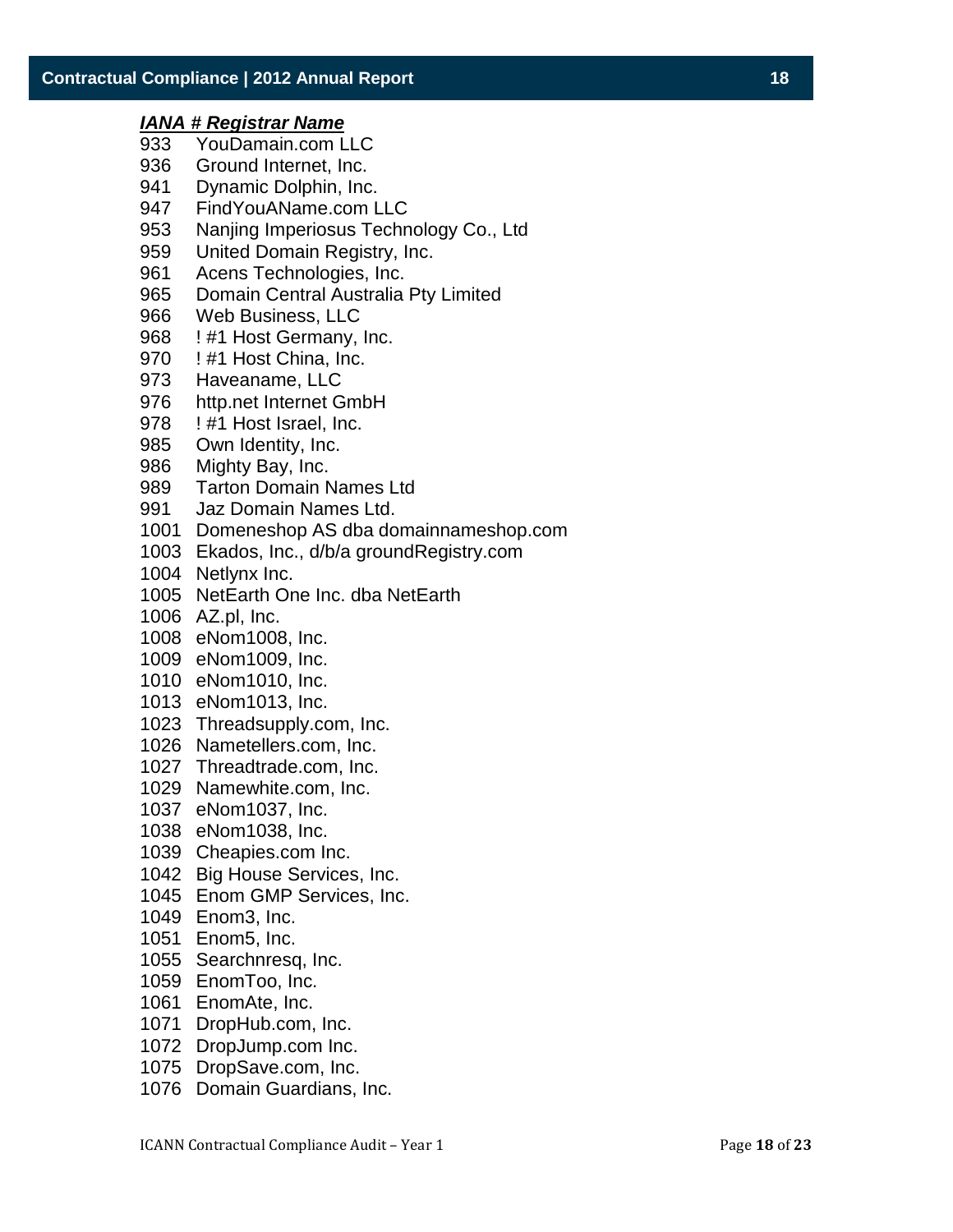- Active Registrar, Inc.
- Power Carrier, Inc.
- Network Savior, Inc.
- Unified Servers, Inc.
- Tech Tyrants, Inc.
- Trade Starter, Inc.
- FBS Inc.
- DomainContext, Inc.
- Internet Invest, Ltd. dba Imena.ua
- RegisterMatrix.com Corp.
- Key Registrar, Inc.
- Zone Casting, Inc.
- Power Namers, Inc.
- Extend Names, Inc.
- Go Canada Domains, LLC
- Go France Domains, LLC
- Power Brand Center Corp.
- Power Brand Solutions LLC
- Adomainofyourown.com LLC
- Allearthdomains.com LLC
- Baronofdomains.com LLC
- Burnsidedomains.com LLC
- Domainarmada.com LLC
- Domaincapitan.com LLC
- Domainhysteria.com LLC
- Domainsoftheday.net LLC
- Domainsofvalue.com LLC
- Domainsovereigns.com LLC
- Domainstreetdirect.com LLC
- Domainsurgeon.com LLC
- DuckBilledDomains.com LLC
- FrontStreetDomains.com LLC
- Godomaingo.com LLC
- Gozerdomains.com LLC
- Heavydomains.net LLC
- Namearsenal.com LLC
- Namecroc.com LLC
- Namefinger.com LLC
- NotSoFamousNames.com LLC
- OldTownDomains.com LLC
- OregonEU.com LLC
- OregonURLs.com LLC
- Protondomains.com LLC
- WillametteNames.com LLC
- Ignitela, LLC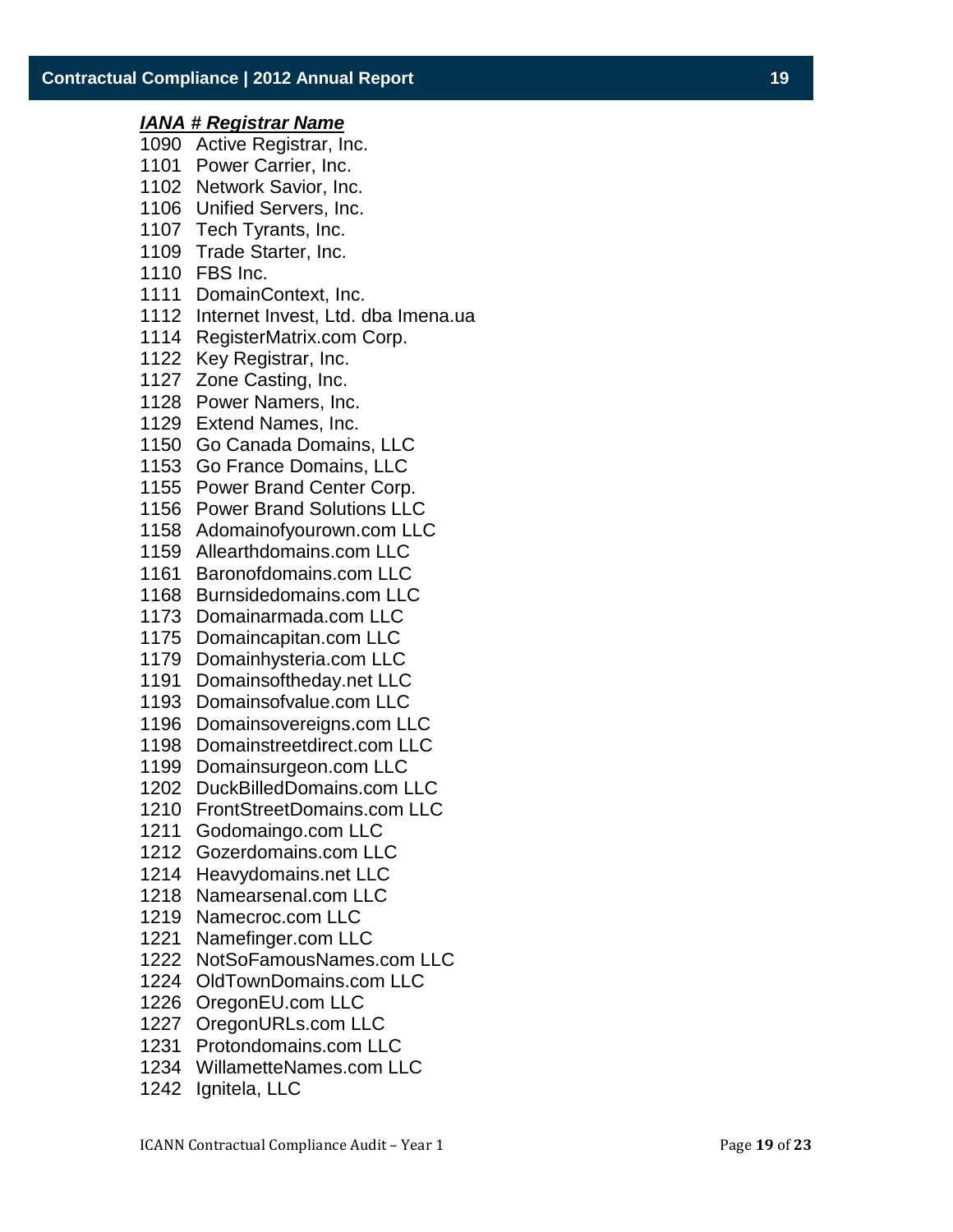## *IANA # Registrar Name* Dontaskwhy.ca Inc. BigNamesDomain.com Inc DotAlliance Inc. MISTERNIC LLC enom371, Incorporated enom373, Incorporated enom377, Incorporated enom383, Incorporated enom387, Incorporated enom403, Incorporated enom405, Incorporated enom407, Incorporated enom451, Incorporated Mailclub SAS Aust Domains International Pty Ltd enom419, Incorporated enom425, Incorporated enom465.com, Incorporated enom455, Incorporated enom443, Incorporated enom409, Incorporated enom461, Incorporated enom413, Incorporated enom447, Incorporated enom467, Incorporated Webair Internet Development, Inc. RegistryGate GmbH eName Technology Co., Ltd Arctic Names, Inc. Silverbackdomains.com LLC Rainydaydomains.com LLC GateKeeperDomains.net LLC Microbreweddomains.com LLC Regtime Ltd. Open System Ltda - Me 1 Domain Source Ltd. dba Domain One Source, Inc. Discount Domains Ltd. Service Development Center of the Service Bureau, State Commission Office for Public Sector Reform

- AFRIREGISTER S.A.
- 1API GmbH
- Azdomainz, LLC
- HooYoo Information Technology Co. Ltd.
- Internet NAYANA Inc.
- united-domains AG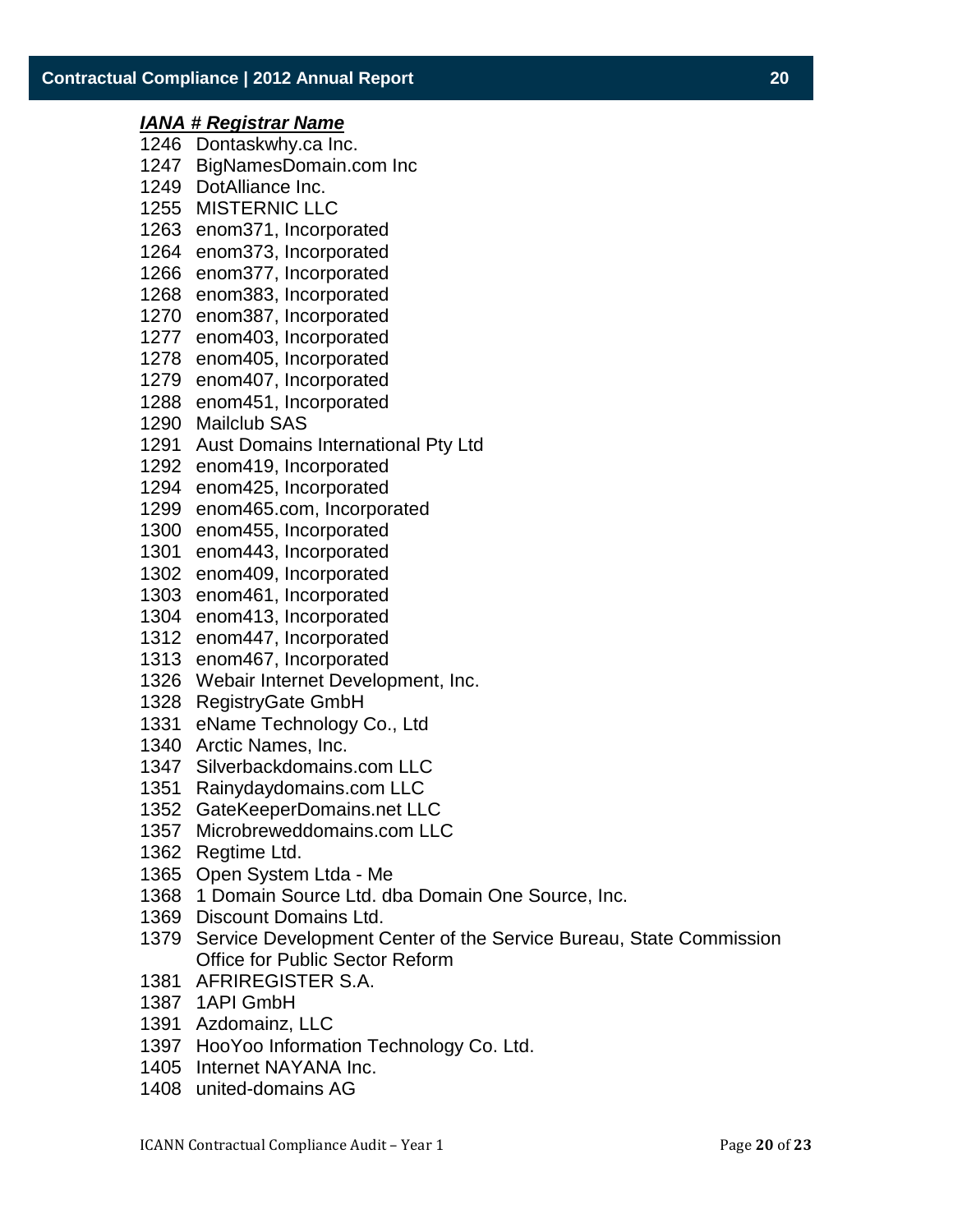- Lime Labs LLC
- Homestead Limited dba Namevault.com
- GLOBIX Kft.
- AB RIKTAD
- Center of Ukrainian Internet Names (UKRNAMES)
- Larsen Data ApS
- Profile Builder, LLC
- Nics Telekomünikasyon Ticaret Ltd. Sti.
- NetArt Registrar Sp. z o.o.
- LiquidNet Ltd.
- NameSilo, LLC
- Infocom Network Ltd.
- Ilait AB
- BigRock Solutions Ltd
- Tirupati Domains and Hosting Pvt Ltd.
- DotRoll Kft.
- Gesloten Domain N.V.
- Korea Electronic Certification Authority, Inc. (Crosscert, Inc.)
- Internet Capital Inc.
- Deerwood Investments LLC
- Argo Technologies LLC
- NETIM SARL
- Networking4all B.V.
- eName Pty Ltd.
- DomainLocal LLC
- KINX Co., Ltd.
- NameJolt.com LLC
- Briarwood Technologies, Inc.
- Dharana Domains, Inc.
- Mountain Domains, Inc.
- Hangzhou AiMing Network Co., LTD
- Genious Communications SARL/AU
- Badger Inc.
- GlamDomains LLC
- DotNamed LLC
- ZoomRegistrar LLC
- TradeNamed LLC
- NameBrew LLC
- Tecnologia, Desarrollo Y Mercado, S. de R.L de C.V.
- Mat Bao Trading & Service Company Limited d/b/a Mat Bao
- Mijn InternetOplossing B.V.
- Beijing Sanfront Information Technology Co., Ltd
- Anessia Inc.
- GreenZoneDomains Inc.
- VentraIP Group (Australia) Pty Ltd trading as VentraIP Wholesale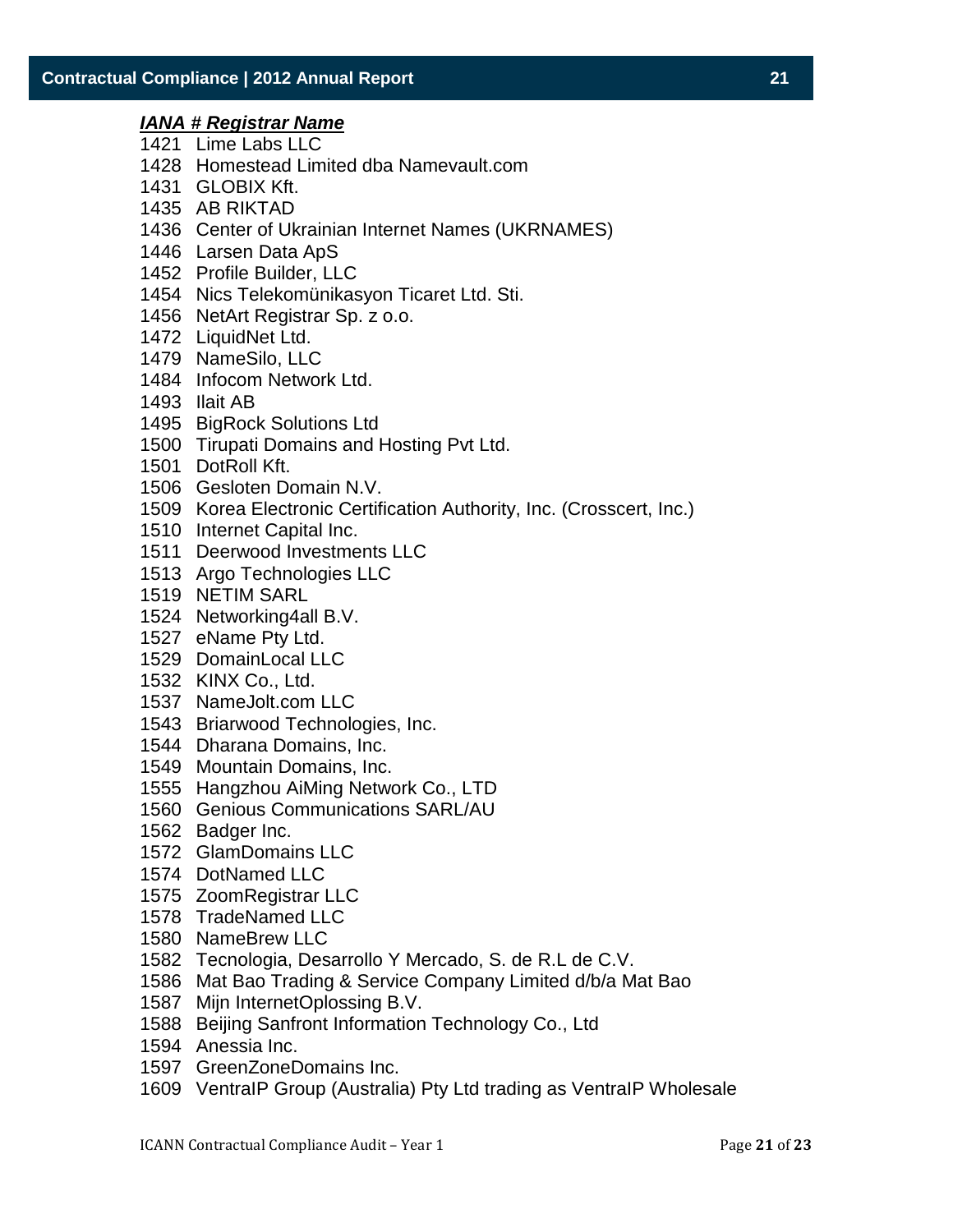- NamesHere LLC
- DomainCritics LLC
- AccentDomains LLC
- ZhuHai NaiSiNiKe Information Technology Co Ltd
- AB Svenska Domaner
- Registrar Manager Inc.
- Domain The Net Technologies Ltd.